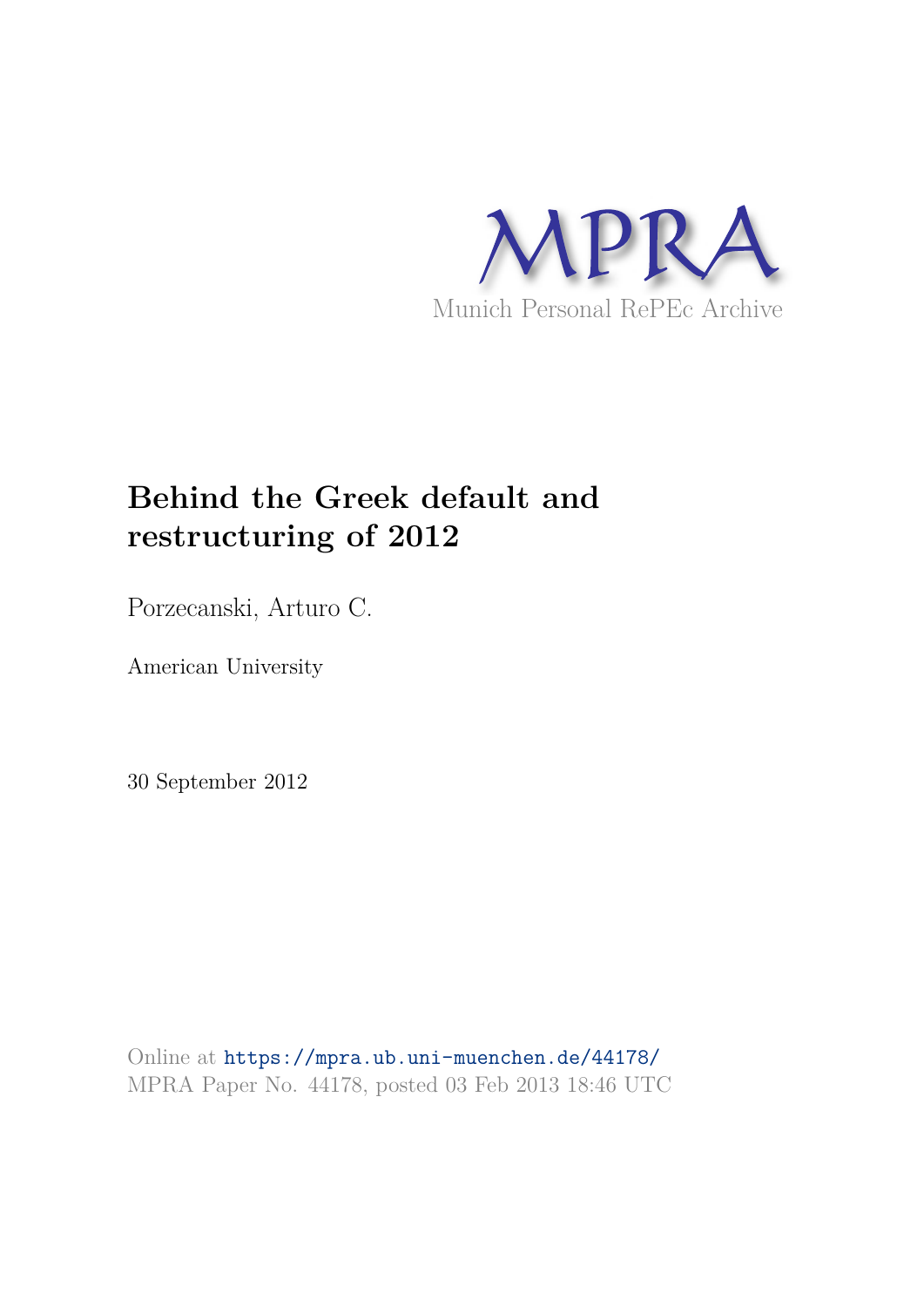# **Behind the Greek Default and Restructuring of 2012**

#### **Arturo C. Porzecanski**

American University

December 2012

l

Forthcoming in *Sovereign Debt and Debt Restructuring: Legal, Financial and Regulatory Aspects*, ed. by Eugenio A. Bruno (London: Globe Business Publishing, 2013), see http://www.globelawandbusiness.com/sdr/

In March 2012, the government of Greece defaulted on approximately  $\epsilon$ 200 billion (about \$265 billion) of its bonded debt, the largest sovereign default in recorded history and the first by an advanced country boasting an annual income per capita exceeding \$25,000 and membership of the very wealthy European Union.<sup>[1](#page-1-0)</sup>

The default was precipitated by persistently negative attitudes being displayed by the authorities in Berlin which ultimately destroyed the confidence of the credit rating agencies and fixedincome investors which had been funding the Greek government. The subsequent debt restructuring, which imposed all-in losses on bond holders in excess of 70% on a net-presentvalue (NPV) basis, placed Greece in the same company with Argentina and Ecuador – serial defaulters which had likewise inflicted up-front losses of a similar magnitude on their creditors.<sup>[2](#page-1-1)</sup>

In each of these three cases (to a greater or lesser extent), the sovereign debt workout was driven largely by considerations of a non-economic nature, with creditor rights and the rule of law being trampled.<sup>[3](#page-1-2)</sup> Moreover, we argue that the scale of the losses imposed by the government of Greece under pressure from its eurozone partners and the International Monetary Fund (IMF) was based on questionable estimates and judgments. It is no wonder that the Greek default and restructuring set a troubling precedent that has been worrying investors involved in other vulnerable countries around Europe's periphery ever since.

<span id="page-1-0"></span><sup>&</sup>lt;sup>1</sup> Greece had previously defaulted in 1932, as other countries in Europe and most in Latin America had done in the midst of the Great Depression. See Carmen M Reinhart and Kenneth S Rogoff, *This Time Is Different: Eight Centuries of Financial Folly* (Princeton, NJ: Princeton Univ. Press, 2009), p 96. The world's second-largest default was staged by Argentina beginning in late 2001, and it involved about \$80 billion of bondholder debt plus several billion more in obligations to official and various other private sector creditors.

<span id="page-1-1"></span><sup>&</sup>lt;sup>2</sup> Juan J Cruces and Christoph Trebesch, "Sovereign Defaults: The Price of Haircuts", draft, March 2012, p 36. The authors summarize various alternative calculations of investor NPV losses generated by them and other experts, finding that they average 74% for Argentina and 68% for Ecuador. The Greek restructuring involved a 53.5% reduction in the nominal face value of existing government bonds held by private investors, but considering the payment terms of the new bonds issued to investors after this 'haircut' was applied and prevailing market conditions, the debt exchange imposed an NPV loss of over 70%. See Credit Suisse, "Greece's Debt Exchange", February 27 2012, which estimated a 74% NPV loss, and Morgan Stanley, "On the

<span id="page-1-2"></span>Greek Debt Restructuring, Part I", February 22 2012, which estimated a 73%-78% NPV haircut.<br><sup>3</sup> For more on Argentina, see Arturo C Porzecanski, "From Rogue Creditors to Rogue Debtors: Implications of Argentina's Default", *Chicago Journal of International Law*, Summer 2005. For more on Ecuador, see Arturo C Porzecanski, "When Bad Things Happen to Good Sovereign Debt Contracts: The Case of Ecuador", *Law & Contemporary Problems*, Fall 2010.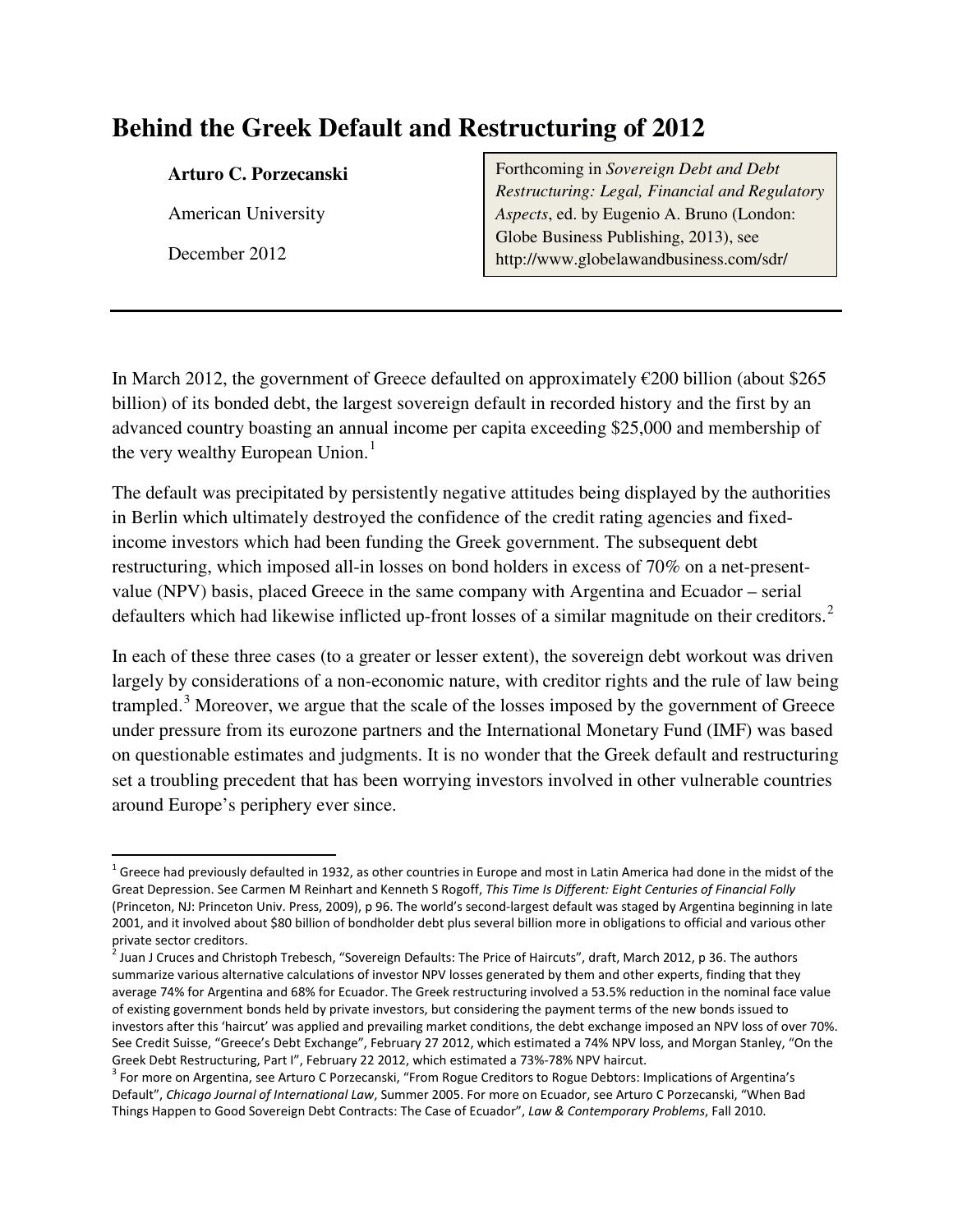#### **1. The Greek tragedy**

# **1.1 Act I**

<u>.</u>

The pedestrian version of the story of the Greek financial crisis and default is that the country was fiscally mismanaged for a long time and failed to carry out needed structural reforms that could have improved economic growth prospects and enhanced the country's creditworthiness. A default and debt restructuring were therefore inevitable sooner or later—and certainly so once the financial markets were informed, as happened in October 2009, that prior governments had underestimated their budget deficit and public debt figures. This prosaic tale of the supposed inevitability of the Greek tragedy has been endorsed, for example, by a prominent economic historian: "Since independence in the 1830s, Greece has been in a state of default about 50% of the time. Does that tell you something?"<sup>[4](#page-2-0)</sup>

In reality, Greece's road to default and debt restructuring in 2012 was not at all straightforward—and there was no historical inevitability about it, either. Consider some of the facts. In the last five decades, successive governments in Greece managed its public finances without a hitch, including servicing a very high level of public debt that averaged the equivalent of nearly 100% of GDP from 1990 until 2009.<sup>[5](#page-2-1)</sup> In 2009, the public debt was structured very favorably: the average interest rate on the debt was a low 4.2% per annum, and its weightedaverage residual maturity was eight years, the second-longest among advanced economies (after the United Kingdom). <sup>[6](#page-2-2)</sup> It is difficult to argue that this exceedingly benign debt structure in Greece was the poisoned fruit of moral hazard; after all, the European Union enshrined a wellknown prohibition on bailing out its members, designed to protect it from shouldering the cost of fiscal indiscipline in any one country, thereby encouraging bond holders to assess and bear the risk of any potential default and restructuring.<sup>[7](#page-2-3)</sup>

It is true that Greece raised eyebrows in October 2009, when an incoming government announced that the fiscal deficit for 2008 had been revised from the equivalent of 5% to 7.7% of GDP, and that because of an election-related drop in tax revenues and a splurge in fiscal

<span id="page-2-0"></span><sup>4</sup> "Q&A: Carmen Reinhart on Greece, US Debt and Other 'Scary Scenarios,' "Wall *Street Journal Blogs*, February 5 2010. Greece was in default throughout much of the 19th century. The flippant view expressed is reminiscent of skeptical attitudes among academics toward Mexico's financial crises at the end of seemingly every six-year presidential term—at least until a dozen years ago, that is, when Mexico 'outgrew' them.

<span id="page-2-1"></span><sup>5</sup> IMF, *Historical Public Debt Database*, September 2011. The precise two-decade average was 99% of GDP. The government of Greece defaulted on its obligations during the Great Depression, as previously noted, and so did some 30 other governments around the world, more than a fifth of total sovereign issuers. The Greek default was finally cured in 1964. See Standard & Poor's, "Sovereign Defaults at 26-Year Low, to Show Little Change in 2007", September 18 2006.

<span id="page-2-2"></span><sup>6</sup> Average implicit interest rate calculated by the author from Eurostat, *Government Finance Statistics, Summary Tables 1996–*

<span id="page-2-3"></span><sup>2010,</sup> December 2011, p 13; maturity data from IMF, *Fiscal Monitor*, November 2010, pp. 27–32.<br><sup>7</sup> Article 125 of the Treaty on the Functioning of the European Union, often referred to as the 'no-bailout clause' of the Maastricht Treaty ratified in 1992, states that the EU and any of its member states "shall not be liable for or assume the commitments of central governments, regional, local or other public authorities, other bodies governed by public law, or public undertakings of another member state, without prejudice to mutual financial guarantees for the joint execution of a specific project". European Union, "Consolidated Version of the Treaty on the Functioning of the European Union", *Official Journal of the European Union*, C-83/99, March 30 2010.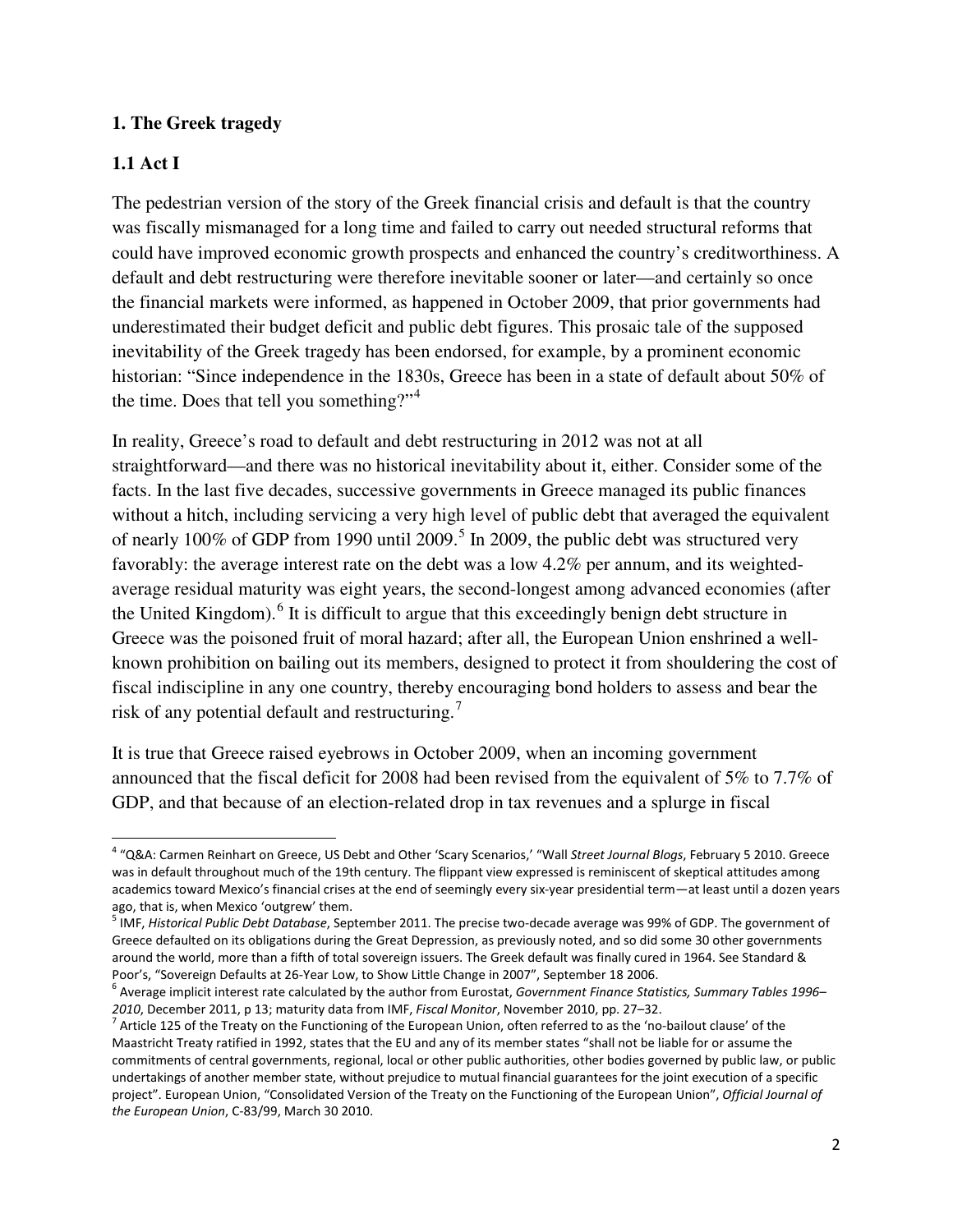spending, the deficit for 2009 would end up closer to 12.5% rather than 3.7% of GDP. (In the event, the actual figures for 2008-09 were 6.5% and 15.8% of GDP respectively.) It is also the case that the incoming prime minister promised at the time to impose austerity measures, but that he was short on both convincing detail and political support.

However, Greece was the rule rather than the exception: every one of the 17 member countries of the eurozone experienced a major fiscal deterioration between 2007 and 2009 as a consequence of Europe's economic downturn. While Greece's fiscal deficit widened by 9.3 percentage points of GDP during the two years, the fiscal position of the eurozone as a whole widened 5.7 percentage points. Britain's own 2009 budget deficit was equivalent to 11.3% of  $GDP<sup>8</sup>$  $GDP<sup>8</sup>$  $GDP<sup>8</sup>$ 

And largely because of the added fiscal cost of various bank bailout plans, the ratio of government debt to GDP increased by 13.5 percentage points in the whole of the eurozone between 2007 and 2009, and a more limited 5.6 percentage points in Greece. (In the United Kingdom, meanwhile, it jumped by more than 25 percentage points of GDP.) Among other heavily indebted countries in the eurozone, the ratio of debt to GDP went up as much as 11.8 percentage points in Belgium and as little as 2.7 percentage points in Italy. The eurozone average debt-to-GDP ratio exceeded 87% in 2011, having measured 66% in 2007.<sup>[9](#page-3-1)</sup>

|                                | 2007   | 2009    | Change |
|--------------------------------|--------|---------|--------|
| Fiscal balance/GDP             |        |         |        |
| <b>Eurozone</b>                | $-0.7$ | -6.4    | $-5.7$ |
| Belgium                        | $-0.3$ | $-5.8$  | $-5.5$ |
| Italy                          | $-1.6$ | $-5.4$  | $-3.8$ |
| Greece                         | $-6.5$ | $-15.8$ | $-9.3$ |
| Govt. Debt/GDP                 |        |         |        |
| <b>Eurozone</b>                | 66.3   | 79.8    | 13.5   |
| Belgium                        | 84.1   | 95.9    | 11.8   |
| Italy                          | 103.1  | 105.8   | 2.7    |
| Greece                         | 107.4  | 113.0   | 5.6    |
| Govt. Debt/Eurozone GDP        |        |         |        |
| Belgium                        | 3.1    | 3.7     | 0.6    |
| Italy                          | 17.7   | 19.7    | 2.0    |
| Greece                         | 2.6    | 3.4     | 0.8    |
| Govt. Debt/Eurozone Govt. Debt |        |         |        |
| Belgium                        | 4.7    | 4.6     | $-0.1$ |
| Italy                          | 26.7   | 24.7    | $-2.0$ |
| Greece                         | 4.0    | 4.2     | 0.2    |

#### **Figure 1: Selected fiscal indicators (percentages)**

*Source: Eurostat and author's calculations.* 

<span id="page-3-0"></span> $^8$  Unless otherwise stated, all fiscal data cited here and appearing in the Table reflects the author's calculations from Eurostat, *Government Finance Statistics, Summary Tables 1996–2010*.

<span id="page-3-1"></span><sup>9</sup> Eurostat*, Newsrelease 62/2012*, April 23 2012, and *Newsrelease 20/2012*, February 6 2012.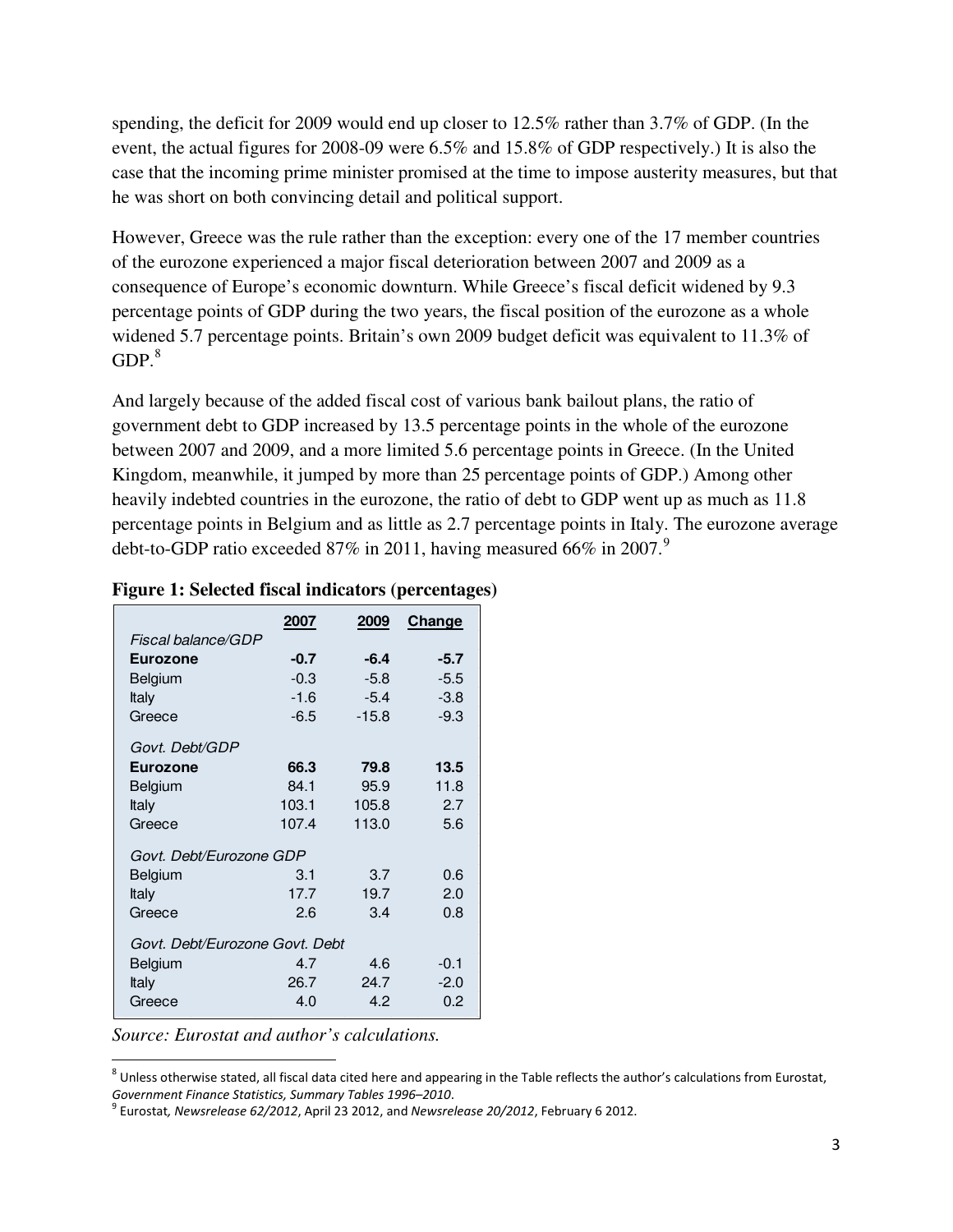The news that the 2009 fiscal deficit in Greece would be much larger than previously projected actually did not lead to a measurable loss of investor confidence in Greece's ability to refinance its debt and access new funds to cover ongoing deficits. Yields on Greek two-year and five-year benchmark government bonds were slightly lower in the five working days after, than in the five days prior to the October 20 announcement by George Papaconstantinou, then finance minister in the new Socialist government, that the budget deficit would be far higher than estimates provided by the former Conservative administration.<sup>[10](#page-4-0)</sup>

The erosion of investor confidence that would take place later on could have been prevented if Greece's eurozone partners had seized the initiative and worked constructively with the new government in Athens to come up with a preemptive plan to introduce fiscal austerity and implement structural reforms that was backed by Europe and the IMF. After all, the public debt of Greece was minuscule by eurozone standards: it represented as of end-2009 a mere 3.4% of eurozone GDP, or 4.2% of total eurozone government debt.

Early on then, Greece could have been stabilized—and for a fraction of what it has so far cost.

Instead, initial hesitation in Athens on the part of Prime Minister George Papandreou, combined with inertia and indecision that gripped the eurozone in assembling a stabilization program for Greece until six months later, would plant the seed of doubt among the credit-rating agencies, market analysts, and investors—and not just about Greece's fate, but also about the vulnerabilities of other countries sharing the single European currency. This is why a few months after Greece was provided with official funding, Portugal and Ireland also had to be supported by the EU and the IMF.<sup>[11](#page-4-1)</sup> In essence, Greece unwittingly played the role of the child in Hans Christian Andersen's famous tale, pointing out that the eurozone "Emperor" was stark naked.<sup>[12](#page-4-2)</sup>

The slide in investor confidence in Greece began in December 2009, when all three of the leading rating agencies downgraded the sovereign (Fitch and Standard & Poor's from A- to BBB+ and Moody's from A1 to A2, all with a negative outlook). That fanned concerns that Greek government bonds would be excluded from ECB (European Central Bank) market operations when collateral credit-quality rules returned to pre-crisis levels at the end of 2010 concerns that were aggravated in mid-January when President Jean-Claude Trichet said that the bank would not change its collateral policy for the sake of "any particular country."<sup>[13](#page-4-3)</sup> (In the

<span id="page-4-0"></span><sup>&</sup>lt;sup>10</sup> Greek bond yield data courtesy of Bloomberg. "The news, delivered at a meeting of European Union finance ministers, was unpleasant but not unexpected for Greece's 15 eurozone partners. They had suspected that the financial crisis would have a more serious impact on Greece's deficit and debt than had been admitted in Athens." See Tony Barber, "Greeks Aim to Cut Deficit", *Financial Times*, October 21 2009.

<span id="page-4-1"></span><sup>11</sup> Domenico Lombardi, "The Euro-Area Crisis: Weighing Policy Options and the Scope for US Leverage", *US Senate Subcommittee on Security and International Trade and Finance Hearing*, September 22 2011, p 2.

<span id="page-4-2"></span> $12$  This is a reference to serious flaws in the eurozone's governance structure that have become obvious during the past few years as a result of the handling of the European banking and sovereign crises – and not only to the hesitant leadership of German chancellor Angela Merkel. For an incisive analysis, see Matthias Matthijs and Mark Blyth, "Why Only Germany Can Fix the euro", *Foreign Affairs Snapshots*, November 17 2011.

<span id="page-4-3"></span><sup>&</sup>lt;sup>13</sup> ECB press conference, January 14 2010.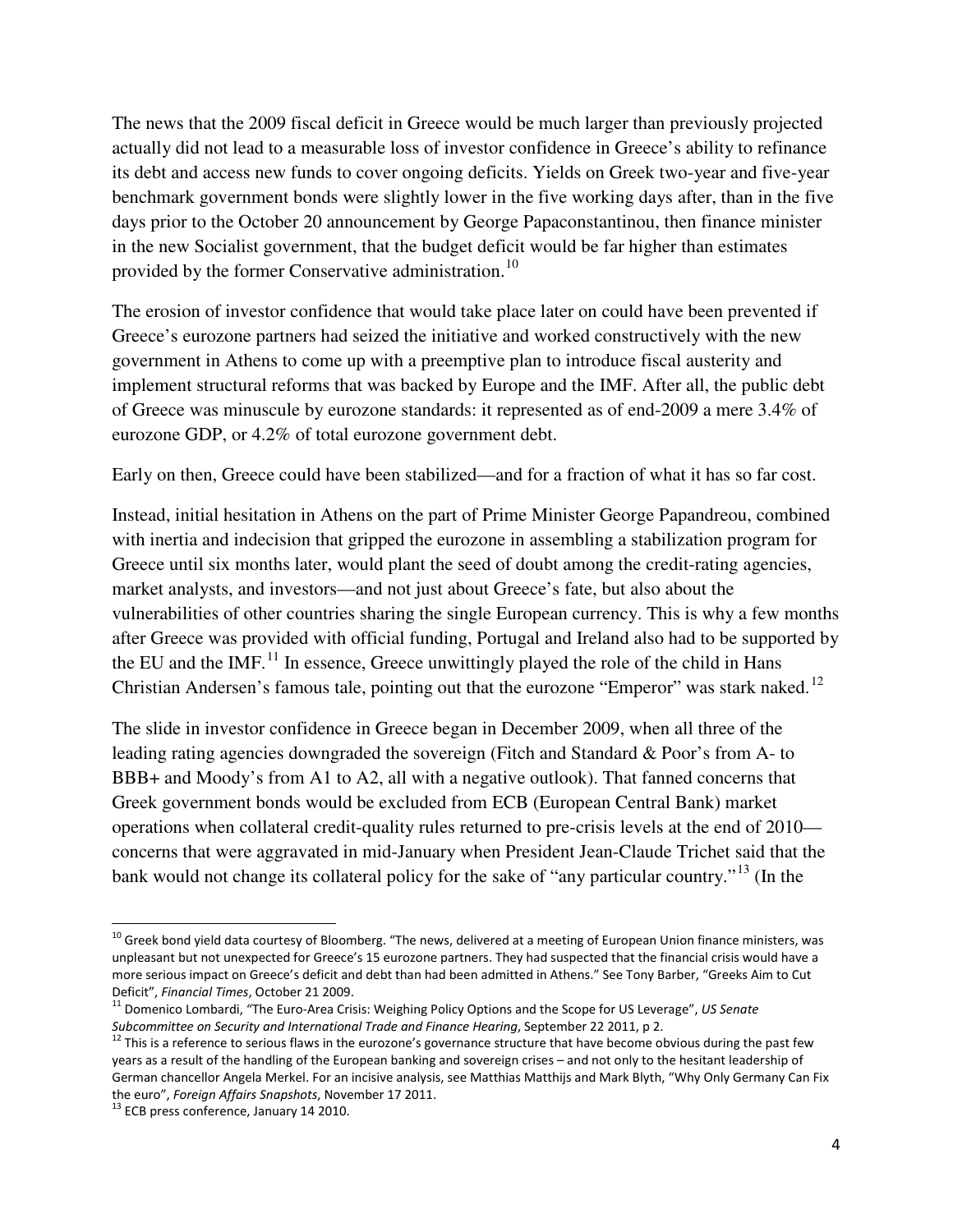event, the ECB would announce in late March that it was extending its emergency collateral rules into 2011, and in May it dropped all restrictions on Greek bonds to ensure they did not become ineligible after the country was downgraded to 'junk' level by Standard & Poor's.) Yields on two-year Greek government bonds rose from below 2% in early December 2009 to a peak of 6.5% in early February 2010, before subsiding to around 5.5% later that month.

Investor confidence was undermined again in April 2010 ahead of an agreement between Greece and the IMF, ECB, and European Commission—the so-called 'Troika'—on an economic stabilization and reform plan backed by a joint European Union–IMF financing package worth €110 billion. Yields on two-year Greek government bonds increased from 4.5% in late March to above 18% in early May before dropping below 7% by mid-May, on the heels of both the financing package and news that the ECB would buy government and private debt in the biggest attempt yet to end the European financial crisis. The European Financial Stability Facility (EFSF) was born, the region's 'temporary' bailout mechanism, with an initial capital of  $E$ 440 billion.

Another investor scare took place in mid-June 2010, when Moody's concurred with Standard & Poor's move in late April in likewise downgrading Greece's government bond ratings to 'junk' (to Ba1 from A3), a level "which incorporates a greater, albeit, low risk of default."[14](#page-5-0) Yields on two-year Greek government bonds rose from 7.5% to 10% prior to easing down to 9.5% in early July. There followed an additional, temporary loss of investor nerve in mid-August, but then the bond market calmed down, partly owing to praise from the IMF for Greece's continuing effort to rein in its fiscal deficit. Yields on the two-year bonds fell to as low as 7.25% by mid-October.

# **1.2 Act II**

l

What turned out to be the destruction of investor confidence on a permanent basis began on October 18 2010, when German Chancellor Merkel and French President Sarkozy met in Deauville (France) and agreed that private investors must 'contribute' to future European sovereign bailouts—a demand that was rightly interpreted as meaning that bond holders would have to accept adverse modifications to the payment terms on their securities. This would be the price of a deal to set up a larger, permanent bailout fund to replace the EFSF, because according to Merkel the current system of state-funded rescues had allowed for too much moral hazard to creep into the bond market.

The financial markets were understandably roiled. In Greece, two-year bond yields jumped from 7.25% back up above 10%. On November 4, the ECB's Trichet expressed public concern that forcing bond holders to take losses would drive up borrowing costs. On November 12, seeking to calm the financial markets, the finance ministers of Europe's five largest countries issued a statement clarifying that any private sector involvement (PSI) would not apply to any

<span id="page-5-0"></span><sup>&</sup>lt;sup>14</sup> Moody's Investors Service, "Moody's Downgrades Greece to Ba1 from A3, Stable Outlook", June 14 2010.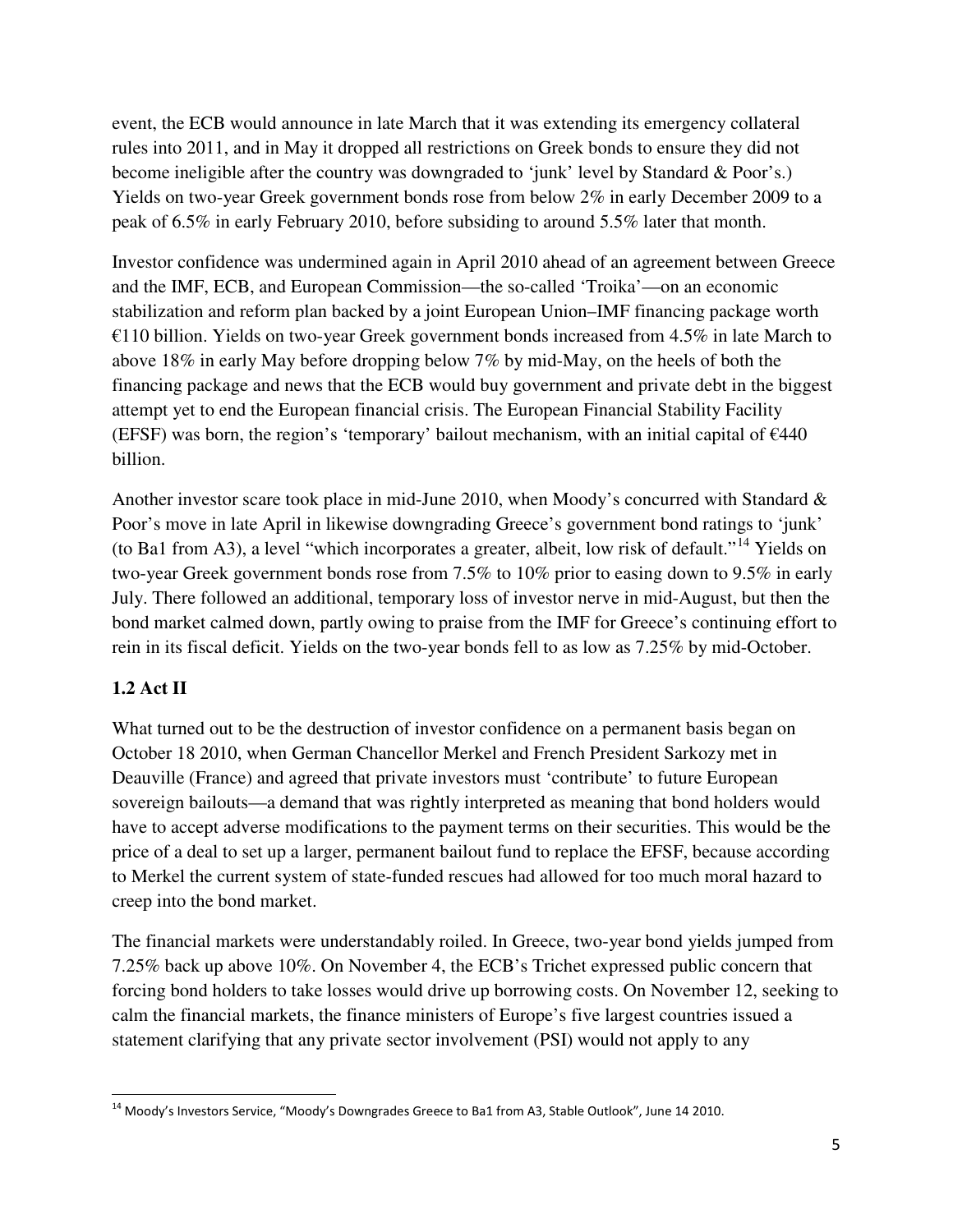outstanding debt, and would only come into effect from 2013. However, irreparable damage to confidence was done.

The following March (2011), Moody's became the first of the major rating agencies to slash Greece down to single-B status, citing in part "the lack of certainty surrounding the precise nature and conditions of support that will be available to Greece after 2013, and its implications for bond holders."[15](#page-6-0) It was followed by Standard & Poor's and Fitch two months later, after the top European finance ministers gathered in Luxembourg (in May) to discuss further aid for Greece—but on condition that it would be accompanied by "sacrifices" made by private creditors. The ECB's Trichet walked out, refusing to participate in any meeting that discussed such "haircuts."<sup>[16](#page-6-1)</sup>



**Figure 2: Greek government bond yields (percentage per annum)**

*Source: Bloomberg and author's calculations.* 

Later that May, European finance ministers for the first time floated the idea of talks with bond holders to extend Greece's debt repayment schedule. Two weeks later, Moody's downgraded Greece to Caa1, consistent with a 50% probability of default, in part because of the likelihood that the Troika would "make the provision of financial assistance to Greece over the medium term conditional on a debt restructuring, in which private sector creditors would absorb some economic losses."<sup>[17](#page-6-2)</sup>

In early June, Berlin proposed extending the maturities on Greek bonds by seven years. Within days, Standard & Poor's responded by downgrading Greece to CCC, citing that "the risk of default … within the next 12 months has increased significantly", and that in the event of a default, bond holders would recover only 30% to 50% of what they were owed.<sup>[18](#page-6-3)</sup> For his part,

<sup>&</sup>lt;u>.</u> <sup>15</sup> Moody's Investors Service, "Moody's Downgrades Greece to B1 from Ba1, Negative Outlook", March 7 2011.

<span id="page-6-1"></span><span id="page-6-0"></span><sup>&</sup>lt;sup>16</sup> Asked about the likelihood of a potential Greek default, Trichet said, "It is not in the cards." Stephen Castle and Landon Thomas Jr., "Ministers Meet to Study Fixes on Greek Debt", *New York Times*, May 6 2011.

<span id="page-6-2"></span><sup>&</sup>lt;sup>17</sup> Moody's Investors Service, "Moody's Downgrades Greece to Caa1 from B1, Negative Outlook", June 1 2011.

<span id="page-6-3"></span><sup>&</sup>lt;sup>18</sup> Standard & Poor's, "Long-Term Sovereign Rating on Greece Cut to 'CCC'; Outlook Negative", June 13 2011.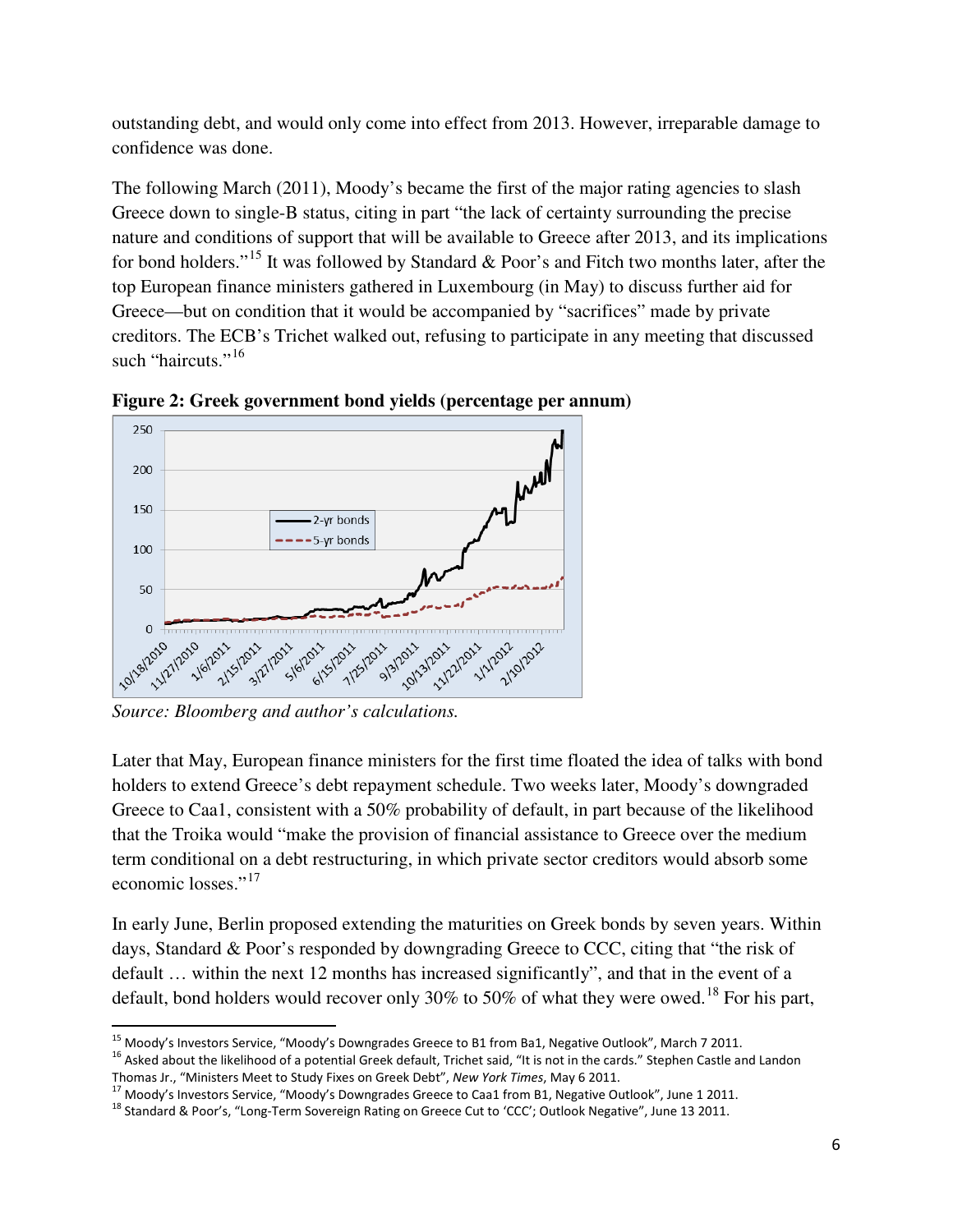Mario Draghi, incoming president of the ECB, warned against forcing private investors to take part: "All in all, the costs outweigh the benefits", he said during his confirmation hearings.<sup>[19](#page-7-0)</sup>

As the IMF would admit in a July 2011 report, the very protracted public debate in Europe over this issue would take a heavy toll on Greece, not only by propelling bond yields ever higher, but by encouraging an exodus of bank deposits and also, via rating downgrades, by decreasing the value of Greek collateral with the ECB, necessitating banks to post additional collateral when they could least afford it. Systemic banking stress, in turn, was causing a major credit contraction and aggravating the country's deepening recession.<sup>[20](#page-7-1)</sup>

Negotiations between Troika officials and some 40 mainly European banks represented by the Institute of International Finance (IIF) finally reached agreement on a bond exchange that would deliver financing to Greece of €54 billion from mid-2011 to mid-2014, and a total of €135 billion from mid-2011 to end-2020. It was a Brady Plan vintage 2011, involving the voluntary exchange of outstanding Greek bonds for par and discount bonds entailing an extension of maturities and either reduced coupons or principal forgiveness. Bonds maturing in 2030 would be fully collateralized and one maturing in 2015 would be partially collateralized. All instruments were to be priced to impose an NPV loss of  $21\%$  $21\%$ <sup>21</sup> Needless to say, the rating agencies responded promptly by cutting their assessments yet again (Moody's to Ca, S&P to CC, and Fitch to CCC).

# **1.3 Act III**

The ink was barely dry on this debt restructuring deal when its adequacy began to be questioned. The gloom about the future of the eurozone that became pervasive from August 2011 caused many officials to revise their economic forecasts (including for Greece) in a direction that suggested the debt relief on offer would be insufficient, the cost of purchasing collateral to back the new bonds would be too high, and the voluntary participation rate of creditors insufficient.<sup>[22](#page-7-3)</sup> This led to a hardening of official attitudes and to an October demand that private creditors agree to a new plan entailing the forgiveness of at least half of what they were owed, with lowered coupons and no collateral backing. One of the (circular) arguments put forth was that since the prices of Greek bonds had plunged to about 36% of face value from 75% since the forging of the deal in July, the terms of the original deal were now too generous to bond holders.<sup>[23](#page-7-4)</sup>

There followed several months of negotiations between the Troika, Greece, and creditor representatives, but most time was taken up by various Troika-Greece economic and political issues. A confrontation between European leaders and Greek Prime Minister Papandreou over

l

<span id="page-7-0"></span><sup>19</sup> Stephen Castle, "Mario Draghi Holds ECB Line against Restructuring for Greece", *New York Times*, June 14 2011.

<span id="page-7-1"></span><sup>&</sup>lt;sup>20</sup> IMF, "Greece: Fourth Review under the Stand-By Arrangement", July 4 2011.

<span id="page-7-2"></span> $21$  IIF, "IIF Financing Offer", July 21 2011.

<span id="page-7-3"></span><sup>&</sup>lt;sup>22</sup> It was originally estimated that Greece would have to borrow €35 billion from eurozone member states to buy the AAA bonds needed to back the new securities to be created for the debt swap, but the intervening global rally in high-quality debt had made the intended bonds pricier, such that Greece would now need to borrow an extra €12 billion. See Landon Thomas Jr., "European Banks Face Huge Losses from Greek Bonds", *New York Times*, October 4 2011.

<span id="page-7-4"></span><sup>23</sup> *Ibid*.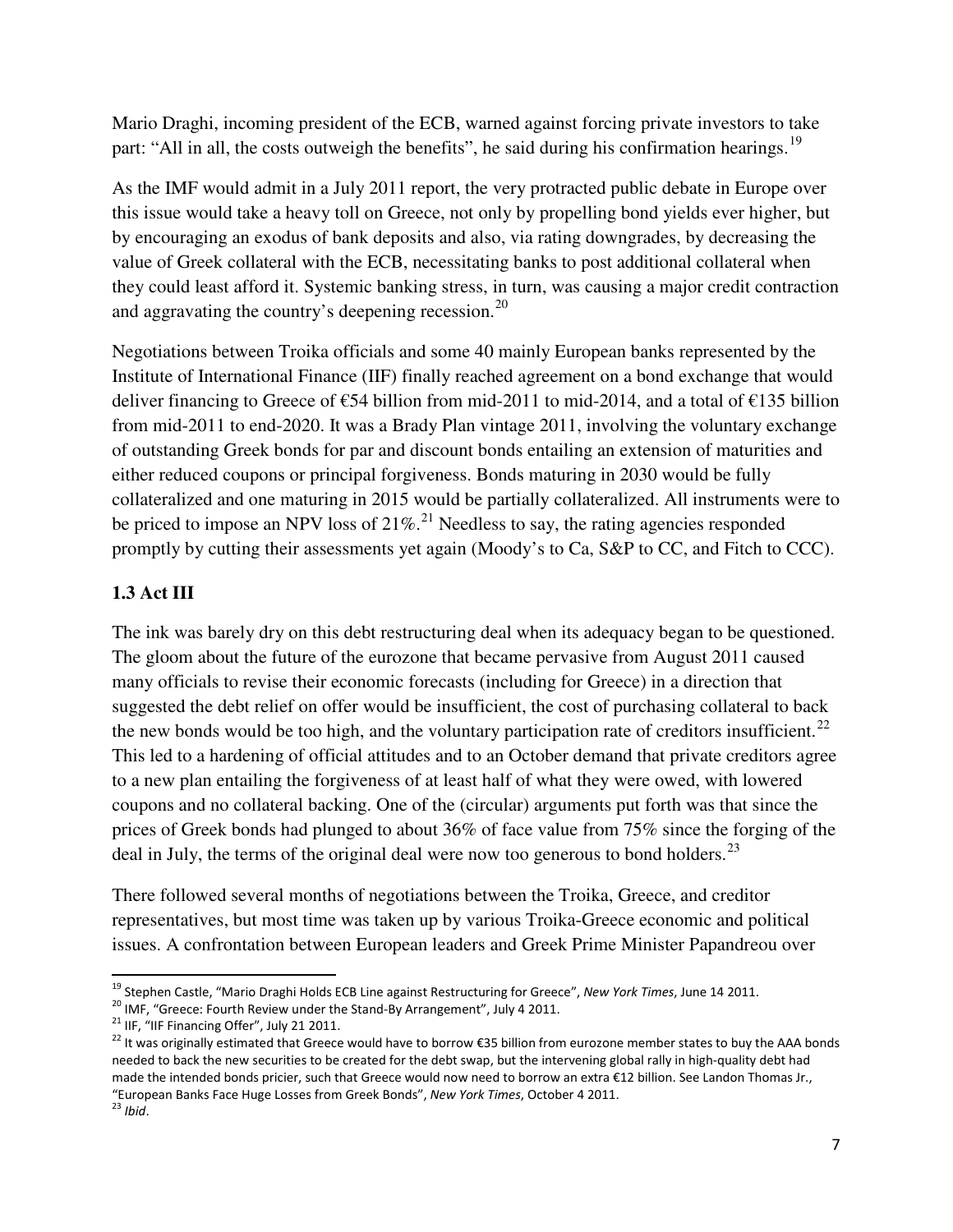his desire to submit the latest austerity and financing plan to a national referendum elicited an ultimatum from EU leaders (on November 2). Papandreou decided to step aside to give way to a new unity government headed by Lucas Papademos, a former ECB vice president.

The gloom in official circles about Greece's incapacity to pay the bulk of its obligations falling due in 2012 and beyond became more pervasive with the realization that the economy was shrinking faster and deeper than anticipated, government revenues were falling short of target, and the public debt was growing more burdensome than expected. In late 2010, the IMF had forecast that Greece's GDP would drop 3% in 2011, but by early 2012 it was clear that it had contracted nearly 7% and that it would keep shrinking in 2012 – as in fact it has done at that rate of decline. The unemployment rate had been expected to peak at 15% in 2012, up from 7.25% in mid-2008, yet it had reached nearly 21% already by the end of 2011. It would keep soaring to almost 25% during the third quarter of 2012. Government revenues had been anticipated to hit an all-time high of  $\epsilon$ 97 billion in 2011, but by early 2012 it was evident that they had actually come in below the prior year, at €88 billion. The public debt was supposed to expand to no more than €347 billion in 2011, the equivalent of 152% of projected GDP. In the event, the year closed with the debt stock at  $\epsilon$ 356 billion, representing 165% of a much-reduced GDP.<sup>[24](#page-8-0)</sup>

Negotiations with creditors resumed in February (2012) and a new debt relief plan was finally agreed on February 21, reportedly prompted by the impression conveyed to creditor representatives that the eurozone leadership might countenance a unilateral default on Greece's part.<sup>[25](#page-8-1)</sup> Under the terms of the deal, investors were 'invited' to forgive 53.5% of what they were owed under 135 series of bonds, and to exchange 31.5% of their remaining principal for new, low-coupon Greek bonds with maturities of 11 to 30 years, and the rest (15%) for two-year notes issued by the EFSF.<sup>[26](#page-8-2)</sup> It was part of a new Troika program providing "a comprehensive blueprint for putting the public finances and the economy of Greece back on a sustainable footing and hence for safeguarding financial stability in Greece and in the euro area as a whole".<sup>[27](#page-8-3)</sup>

The resulting debt relief was equivalent to about half of Greece's 2011 GDP, and all-in NPV losses to investors were mostly estimated to have been between 70% and 75%, depending on the discount rate applied (9%–12%). The restructuring proposal was part and parcel of a  $\epsilon$ 130 billion loan program that Europe and the IMF agreed to in return for a new round of Greek austerity and reform measures. Acceptances were requested by the close of business on March 8, but the

l

<span id="page-8-0"></span><sup>&</sup>lt;sup>24</sup> Projected figures for 2011 from IMF, "Greece: Second Review Under the Stand-By Arrangement", December 6 2010, pp. 41-3; actual figures from Hellenic Statistical Authority, *The Greek Economy*, December 14 2012, pp. 11–33.

<span id="page-8-1"></span><sup>&</sup>lt;sup>25</sup> "The Greek bailout appeared to hang in the balance when rumors circulated that Germany's Finance Minister, Wolfgang Schäuble, was willing to contemplate a Greek default". See Stephen Castle, "Europe Agrees on New Bailout to Help Greece Avoid Default", *New York Times*, February 20 2012.

<span id="page-8-2"></span><sup>&</sup>lt;sup>26</sup> Holdings of Greek Treasury bills were excluded. The coupon on the new bonds was set at 2% until February 2015, 3% for the following five years, and 4.3% until 2042. See IIF, "Press Release: Greek Debt Exchange", February 28 2012. Creditors were also offered GDP-linked bonds that will pay interest if the economy grows by more than 2% per annum during 2020–41, and faster than 2.25–2.90% before that (depending on the specific year). The complete details were provided to investors in The Hellenic Republic's *Invitation Memorandum dated 24 February 2012.*

<span id="page-8-3"></span><sup>&</sup>lt;sup>27</sup> Eurogroup, "Eurogroup Statement", February 21 2012.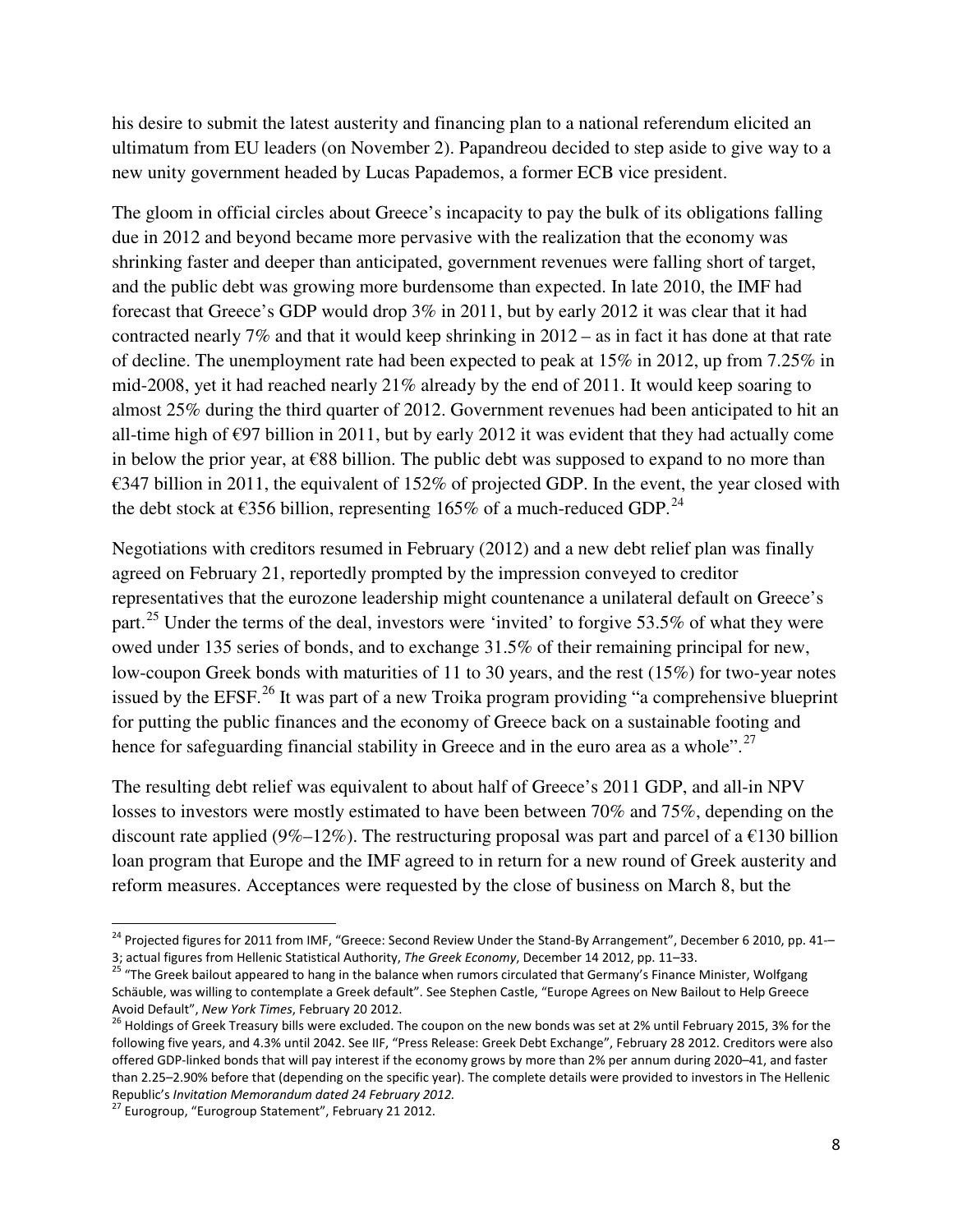deadline was later extended into April. In the end,  $\epsilon$ 199 billion (the equivalent of about \$263 billion) worth of Greek government debt was written off and restructured, representing 96.9% of the  $\epsilon$ 205.5 billion face amount of government debt held by private sector creditors – the target of the selective default.  $28$ 

The debt restructuring was billed as a "voluntary transaction" involving private sector holders of approximately  $\epsilon$ 206 billion (face amount) of Greek government bonds.<sup>[29](#page-9-1)</sup> However, it was not to be really voluntary in various respects.

- First, most of the bonds were held by Greek banks, or else by dozens of European banks and insurers, all of whom operate under the thumb of their respective government regulators—and most of whom have become dependent for funding on the ECB. Realistically, they had no choice but to participate.
- Second, the Greek parliament hastily passed a law retroactively introducing 'collective action clauses' (CACs) into the  $E177$  billion of targeted bonds governed by Greek law, specifying that by tendering into the exchange, every bond holder was automatically voting to make the terms of the exchange applicable to all other bonds.<sup>[30](#page-9-2)</sup> Therefore, once the consent of  $\epsilon$ 152 billion of bonds representing almost 86% of holders was received, the terms of the remaining  $\epsilon$ 25 billion were amended as if they too had consented. The introduction of CACs in sovereign bonds is no novelty, but to our knowledge has never happened retroactively—a clear violation of the sanctity of contracts. It is no wonder that the new bonds arising from the debt exchange are subject to English law; otherwise, their indentures would have no credibility.
- Third, the Greek authorities made it plain that non-participants into the exchange should not expect any payments. At a March 5 meeting with investors in Frankfurt, the head of Greece's Public Debt Management Agency stated that the country's economic program "does not contemplate the availability of funds to make payments to private sector creditors that decline to participate."<sup>[31](#page-9-3)</sup>

The message was presumably intended for investors in the  $\epsilon$ 29 billion of bonds issued under foreign law, or by state-owned enterprises under government guarantees, whose terms could not be amended unilaterally. As of the first due date,  $\epsilon$ 20 billion (69%) of these bonds were tendered into the exchange, since many of them already included CACs, but even after an extension, an untendered remainder of  $\epsilon$ 5.5 billion worth of government or government-guaranteed bonds was left in the hands of holdout investors. Thus, the question arose as to what the Greek authorities would do: refuse to pay the holdouts, as Argentina has done for a dozen years now despite many

<u>.</u>

<span id="page-9-0"></span><sup>28</sup> Hellenic Republic Ministry of Finance, *Press Release*, April 25 2012.

<span id="page-9-1"></span><sup>&</sup>lt;sup>29</sup> Hellenic Republic Ministry of Finance, "PSI Launch Press Release", February 21 2012.

<span id="page-9-2"></span><sup>&</sup>lt;sup>30</sup> Under the Greek Bondholder Act (Law 4050/2012), if holders of at least 50% of outstanding Greek-law bond vote and twothirds of them are in favor of a proposed amendment— in this case, the debt exchange offer— it becomes binding on all bond holders.

<span id="page-9-3"></span><sup>&</sup>lt;sup>31</sup> Hellenic Republic Ministry of Finance, "Public Debt Management Agency Press Release", March 6 2012.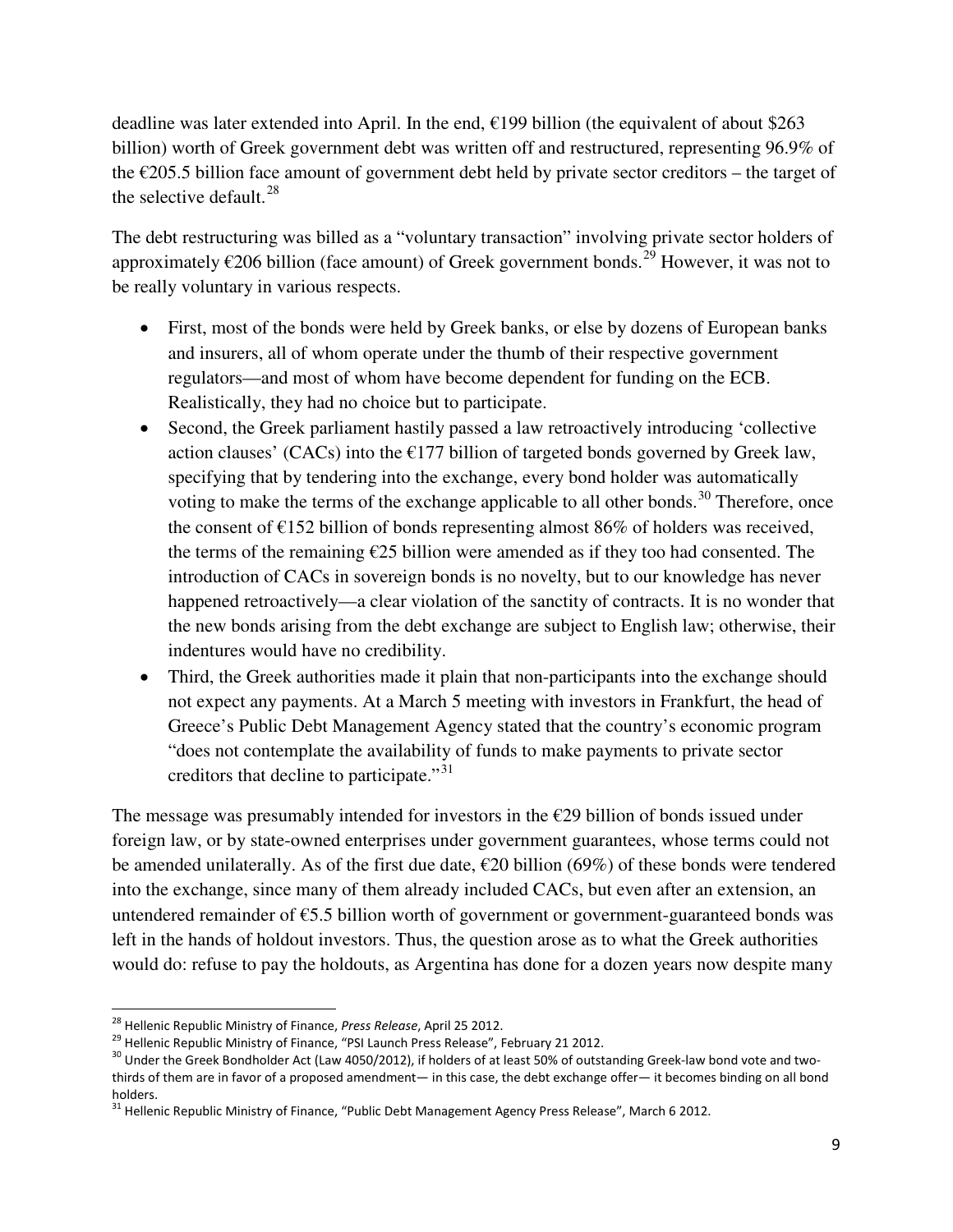court judgments ordering it to pay what it owes, or behave honorably and pay up. A first answer was provided on May 15, when Greece announced that it had made a  $\epsilon$ 436 million bond payment to the hold-out investors who owned it. Two other such payments were due in September and December (2012), although for lesser amounts, and they are presumed to have been paid.<sup>[32](#page-10-0)</sup>

It is noteworthy that the  $\epsilon$ 206 billion in government bonds subject to debt forgiveness and restructuring accounted for less than 60% of the Greek public debt, which as mentioned earlier totaled  $\epsilon$ 356 billion as of end-2011. Treasury bills, which the authorities excluded in order not to taint this short-term segment of the market, represented a mere  $E15$  billion of that. Loans from the European Union and the IMF accounted for  $\epsilon$ 74 billion, and it is understandable that these creditors, who were providing new funding under debtor-in-possession circumstances especially the traditionally senior IMF – would likewise have been excluded. That left some  $\epsilon$ 61 billion that was potentially up for grabs.  $33$ 

However, most of that figure (an estimated  $\epsilon$ 50 billion) involved ECB holdings of Greek government bonds purchased through the Securities Market Program (SMP), the ECB's window to support the secondary market for eurozone sovereign bonds. The working assumption among many observers had been that the ECB, or possibly individual national central banks, would find a way to contribute to Greece's debt-relief exercise by exchanging their existing bonds for new ones paying, for instance, lower interest rates.

As it turned out, in mid-February the ECB did swap its stock of Greek government bonds for new ones—but it did so on identical terms (same face value and coupons) with a separate ISIN (International Securities Identification Number) from that of other Greek government bonds, thereby setting its holdings apart from and above all other bonds. The swap did not include bonds held by individual eurozone central banks. All that eurozone finance ministers subsequently agreed was that future profits made by the ECB from Greek government bonds would be distributed alongside other profits to eurozone governments, and that these "may be allocated by Member States to further improve the sustainability of Greece's public debt."<sup>[34](#page-10-2)</sup>

As Standard & Poor's has pointed out, however, since the ECB's newly-minted Greek government bonds were exempted from the retroactively applied CACs and were thus protected from any forced write-downs, the practical effect was that all other bond holders became

<span id="page-10-0"></span><sup>&</sup>lt;sup>32</sup> "What's news is where most of that money went. Almost 90% was delivered to the coffers of Dart Management, a secretive investment fund based in the Cayman Islands, according to people with direct knowledge of the transaction. Dart is one of the best known of the so-called vulture funds, which have a track record of buying the distressed bonds of nearly bankrupt countries — and if they do not get paid, suing the governments for the money. Dart and another big vulture fund, Elliott Associates, perfected that strategy during the various Latin American debt crises in years past". Landon Thomas Jr., "Bet on Greek Bonds Paid Off for 'Vulture Fund' ", *New York Times*, May 15 2012. On the bond redemptions scheduled for September 13 and December 21 for €184 million and €250 million, respectively, see Zsolt Darvas, "The Greek Debt Trap: An Escape Plan", Bruegel Policy Contribution, November 2012, p 15.

<span id="page-10-1"></span><sup>33</sup> Data from Hellenic Republic Ministry of Finance, "Public Debt Bulletin", December 2011; and from IMF, "Greece: Request for Extended Arrangement under the Extended Fund Facility", March 9 2012.

<span id="page-10-2"></span><sup>&</sup>lt;sup>34</sup> Eurogroup, "Eurogroup Statement", February 21 2012.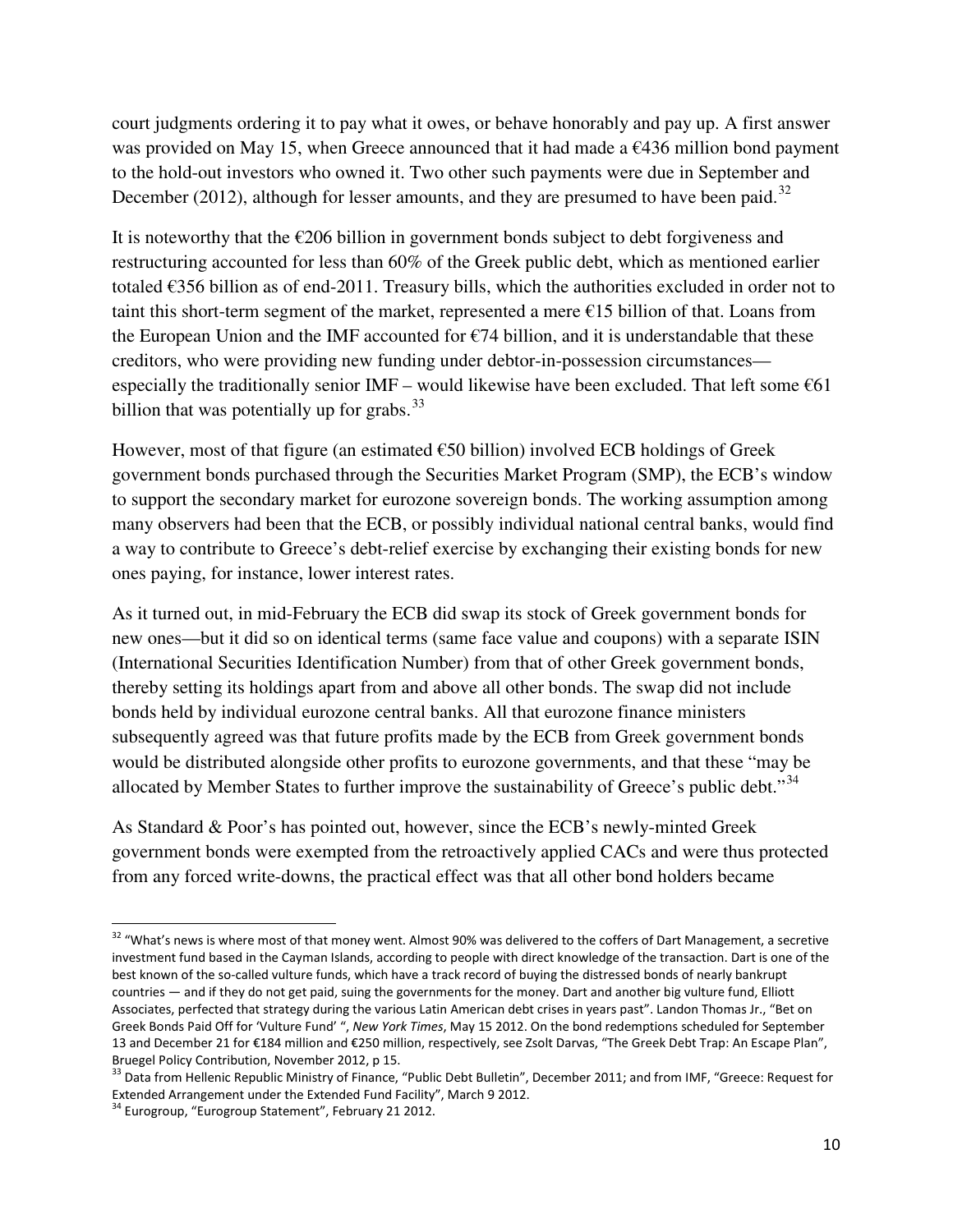effectively subordinated to the ECB in terms of payment. "The ECB's swap has established a new precedent by adding another class of superior creditor to the existing group comprised of the ESM [the upcoming European Stability Mechanism], the IMF, and other multilateral development banks. We believe that this development could further weaken the prospects of peripheral eurozone sovereigns currently receiving official funding to regain the ability to access the capital markets and could raise borrowing rates of those sovereigns still accessing the primary markets."<sup>[35](#page-11-0)</sup> Moody's concurred, because given that "the ECB holds a significant proportion of the outstanding debt of Greece, Ireland, and Portugal … the subordination of private sector creditors may make it more difficult to re-access the markets once their existing support programs run out in  $2013^{36}$  $2013^{36}$  $2013^{36}$ 

Moreover, the European Investment Bank was also exempted from any haircut to principal or interest on its (relatively small) investment portfolio of Greek government bonds, thereby subordinating private bond holders just as the ECB had done – and likewise setting a precedent that will factor in the risk assessments made by private creditors.<sup>[37](#page-11-2)</sup> And yet, the EIB is a regional development bank – namely, an end-investor – and its holdings of Greek government bonds were not part of the eurozone's emergency financing for Greece. Therefore, a number of private investors understandably complained about why the EIB's portfolio was spared alongside the ECB's when their respective roles as providers of financing for Greece were so different.<sup>[38](#page-11-3)</sup>

# **2. Critique**

 $\overline{a}$ 

# **2.1 Bank recapitalization**

It is notable that the extent of debt relief required of private creditors was a function of at least two judgment calls that certainly can be questioned. The first was the decision to recapitalize the Greek banking system with EU and IMF funds—and to do so very generously. This recapitalization became necessary largely because of the hit to Greek bank balance sheets from the punishing sovereign debt restructuring. For example, Greece's four biggest banks reported a combined loss of  $\epsilon$ 27.9 billion (nearly \$37 billion) from having participated in the country's debt exchange.<sup>[39](#page-11-4)</sup> The decision to recapitalize the banks with public funds increased the size of the official-sector loan package by €50 billion, and thus the extent of losses imposed on private creditors—to minimize the government burden of servicing all the new official debt the

<span id="page-11-0"></span><sup>&</sup>lt;sup>35</sup> Standard & Poor's, "ECB Greek Bond Swap Results in Effective Subordination of Private Investors", February 24 2012.

<span id="page-11-1"></span><sup>&</sup>lt;sup>36</sup> Moody's Investor Service, "Greek Bond Pact Confirms Seniority of Eurosystem's Sovereign Debt Holdings", February 27 2012.

<span id="page-11-2"></span><sup>&</sup>lt;sup>37</sup> The EIB has confirmed to this author that Greek government bonds held as part of its treasury assets were exchanged for new bonds that are out of the scope of the PSI offer and that don't include CACs in their documentation. Email message from EIB's Investor Relations and Marketing Office, July 20 2012, available upon request. The financial terms of the new bonds are identical to the former ones. The exchange doesn't generate any profit or loss in the bank's accounts.

<span id="page-11-3"></span><sup>38</sup> John Glover and Esteban Duarte, "EIB Privileges in Greek Debt Plan Spur Complaints from Private Investors", *Bloomberg News*, March 2 2012.

<span id="page-11-4"></span><sup>&</sup>lt;sup>39</sup> Marcus Bensasson, Maria Petrakis and Natalie Weeks, "Greek Banks Post \$37 Billion Losses on Debt Restructuring", *Bloomberg News*, April 20 2012.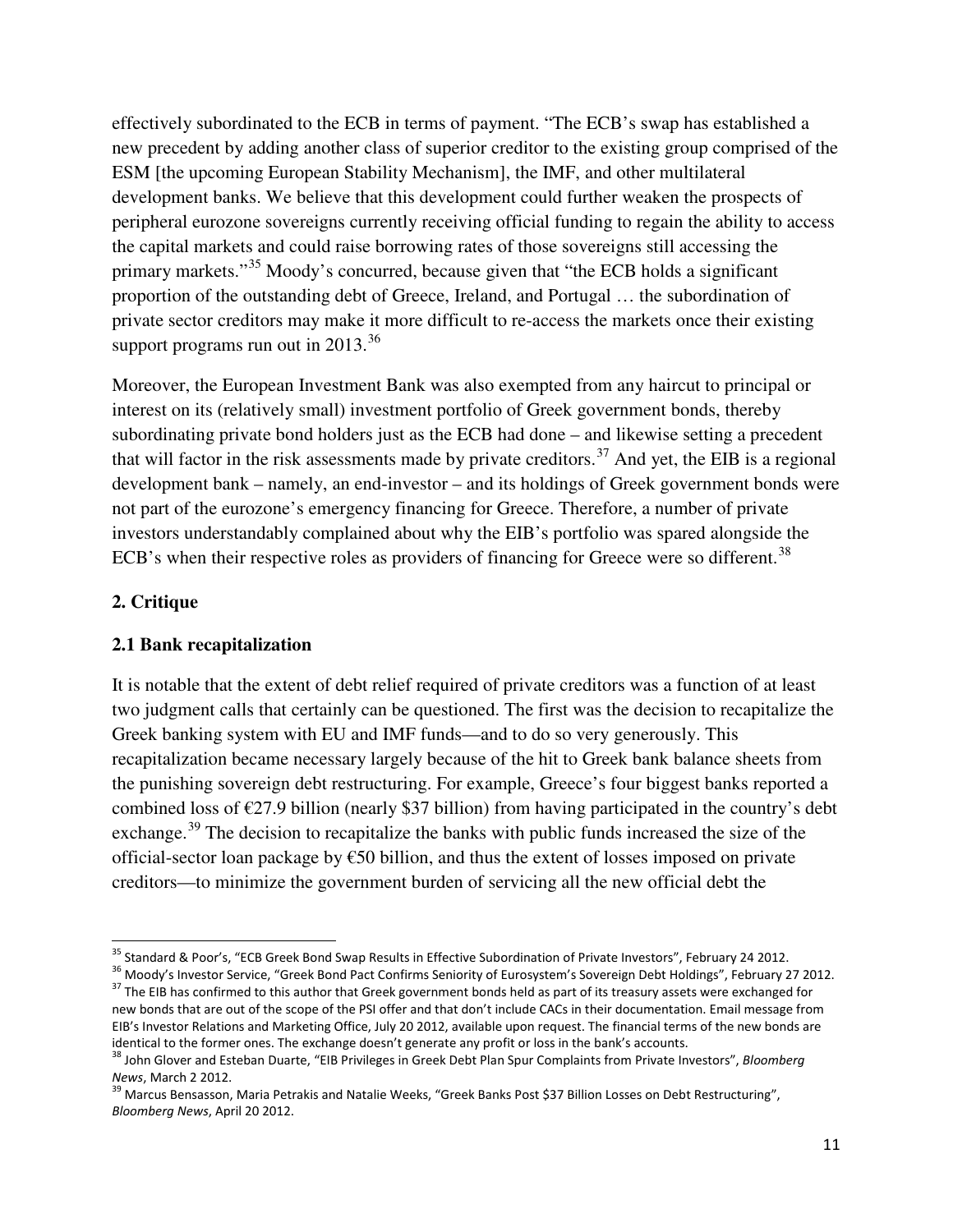sovereign was taking on. The irony is that a less punishing restructuring would have reduced the hit taken by Greek banks, and thus the magnitude of the recapitalization bill.

As a March 2012 IMF staff report freely admits, "a typical recapitalization program would see viable banks recapitalized using [Greek] government bonds (with perhaps some regulatory forbearance on capital ratios while problems are worked out) and the unwinding of unviable banks." In the case of Greece, there was a political decision to depart from the customary "owing to the need to secure liquidity support from the Eurosystem, and to reassure regulators of Greek bank subsidiaries in neighboring jurisdictions."<sup>[40](#page-12-0)</sup>

Moreover, it was decided that all bank deposits would be protected and so would all the senior unsecured creditors of Greek banks. This is a very expensive way to nurse an insolvent banking system back to health, and it yielded a stunning result: those who had bought bonds issued by Greek banks fared much better than those who had bought sovereign bonds—the inverse of the usual outcome. During the 2010 bailout of Irish banks (which had become victims of a property rather than a sovereign meltdown), the ECB had insisted that senior bond holders in bailed-out banks should not suffer losses, giving the Troika's position on Greece a precedent. But the ECB would go on to change its mind not even six months later, when faced with the prospect of having to also rescue Spain and its banking system.

At a July 9 meeting of eurozone finance ministers, ECB President Mario Draghi reportedly argued in favor of imposing losses on senior bank creditors in the case of Spain, especially if a bank had to be pushed into liquidation. The ministers initially rejected the ECB's view out of concern that European financial markets would react badly, but the ECB's shift became a sign that the tide was turning on the issue of how bank failures ought to be dealt with in the eurozone.<sup>[41](#page-12-1)</sup> Sure enough, by late August the government of Spain had approved a decree spelling out the terms of its support for banks (starting with the nationalized lender Bankia), and as part of the program investors in bank preference shares and subordinated debt will be forced to take losses before any state aid can be received by Spanish financial institutions.<sup>[42](#page-12-2)</sup>

 $\overline{a}$ 

<span id="page-12-0"></span><sup>&</sup>lt;sup>40</sup> IMF, "Greece: Request for Extended Arrangement", p 29.

<span id="page-12-2"></span><span id="page-12-1"></span><sup>41</sup> Gabriele Steinhauser and Brian Blackstone, "Europe's Bank Shifts View on Bond Losses", *Wall Street Journal*, July 15 2012. Senior bond holders did suffer major losses in the September 2008 failures of Lehman Brothers Holdings and Washington Mutual. Danish authorities forced write-downs on senior, unsecured bondholders when they shut down Amagerbanken and Fjordbank Mors in 2011. Gabriele Steinhauser, "Senior Creditors Rarely Get 'Haircuts' ", *Wall Street Journal*, July 15 2012. <sup>42</sup> Miles Johnson, "Spain Gives Bankia Urgent Cash Boost", *The Financial Times*, August 31 2012. "The memorandum of understanding on the terms of the bailout requested by Spain on June 9 says Spanish authorities will 'require burden sharing measures from hybrid capital holders and subordinated debt holders in banks receiving public capital' as part of efforts to minimize the cost to taxpayers of restructuring." See Charles Penty and Esteban Duarte, "Spain Bank Bailout Means Forcing Losses on Cooks, Pensioners", *Bloomberg News*, July 12 2012.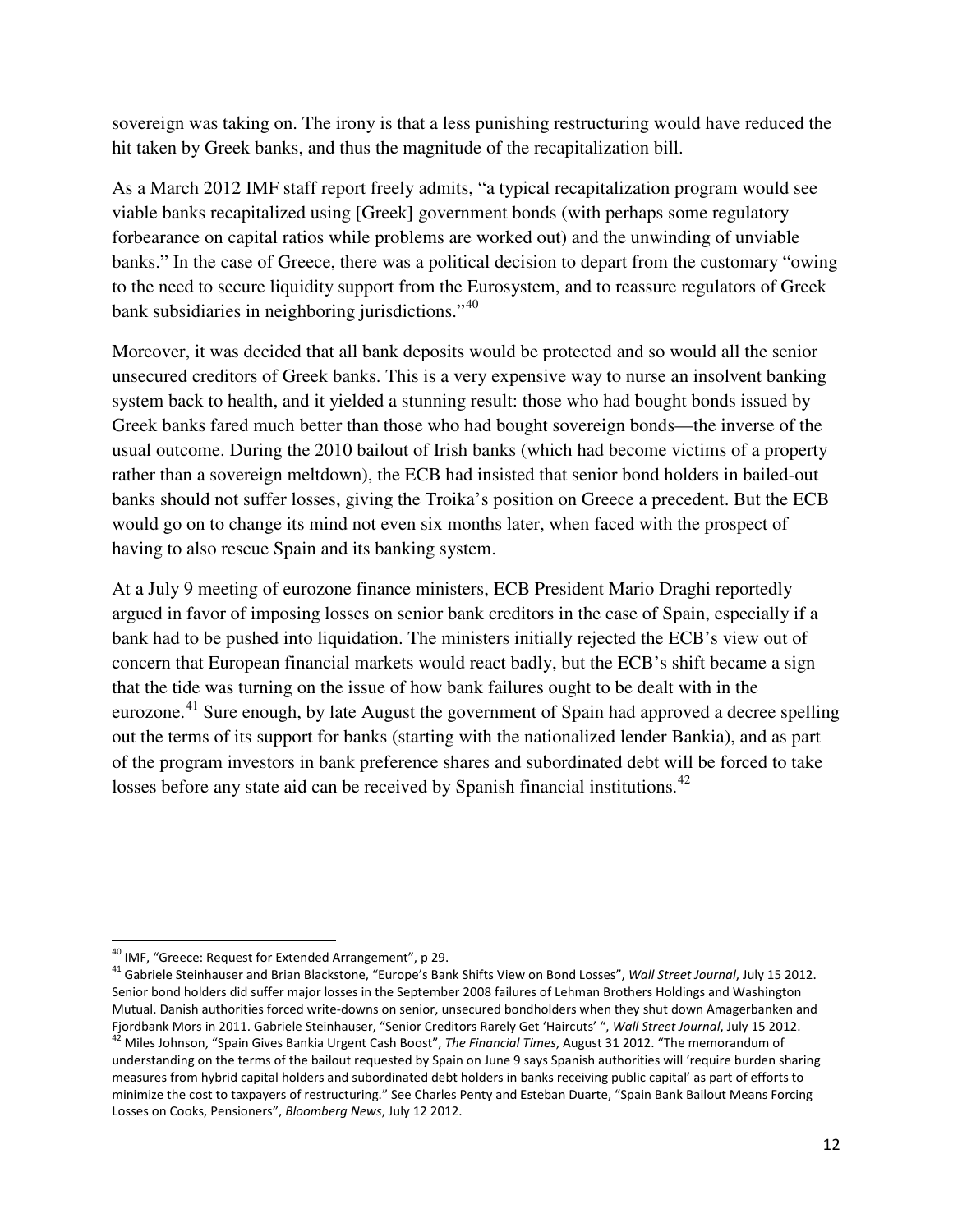#### **2.2 Debt sustainability**

The second judgment that is highly questionable is the decision to demand huge debt forgiveness from private creditors so that Greece's debt burden may reach a ratio deemed to be 'sustainable' (defined arbitrarily at 120% of GDP) by a given date (set arbitrarily at 2020). The fact is that ratios of debt-to-GDP are reliable predictors neither of default probabilities nor of creditworthiness.[43](#page-13-0) Moreover, it is easy to make outsized mistakes when trying to forecast a ratio of debt-to-GDP during exceptional circumstances, and the IMF staff is notorious for its errors in forecasting such ratios and thus its failures to predict debt sustainability – or unsustainability.<sup>[44](#page-13-1)</sup>

Recent experience is instructive: in May 2010, the IMF staff projected that Greece's public debt would reach €325 billion by the end of 2011—a year-and-a-half later—and that it would represent 145% of 2011 GDP. The staff's estimate at the time of the default and restructuring decision, made public in March 2012, was that the stock of debt had reached €329 billion in 2011, which was a very minor deviation from forecast, but that it had come to represent 165% of 2011 GDP—a whopping difference. And the reason was a major underestimation of the contraction in GDP that took place in a very short a time, such that while the IMF's forecast for the numerator proved quite accurate, that for the denominator was considerably off.<sup>[45](#page-13-2)</sup>





*Source: IMF and author's calculations.* 

l

<span id="page-13-0"></span><sup>&</sup>lt;sup>43</sup> On the irrelevance of debt-GDP ratios for assessing the probability of default, see Paolo Manasse and Nouriel Roubini, " 'Rules of Thumb' for Sovereign Debt Crises", *Journal of International Economics*, July 2009, pp. 192–205. On the irrelevance of debt-GDP ratios for the determination of creditworthiness by the credit-rating agencies, see Ricardo Hausmann, "Good Credit Ratios, Bad Credit Ratings: The Role of Debt Structure", *Rules-Based Fiscal Policy in Emerging Markets*, ed. by George Kopits (New York: Palgrave MacMillan, 2004), pp. 30–52.

<span id="page-13-2"></span><span id="page-13-1"></span><sup>44</sup> Charles Wyplosz, "Debt Sustainability Assessment: Mission Impossible", *Review of Economics and Institutions*, Fall 2010. <sup>45</sup> IMF, "Greece: Request for Extended Arrangement", and prior IMF staff reports from the dates noted in the chart and the text.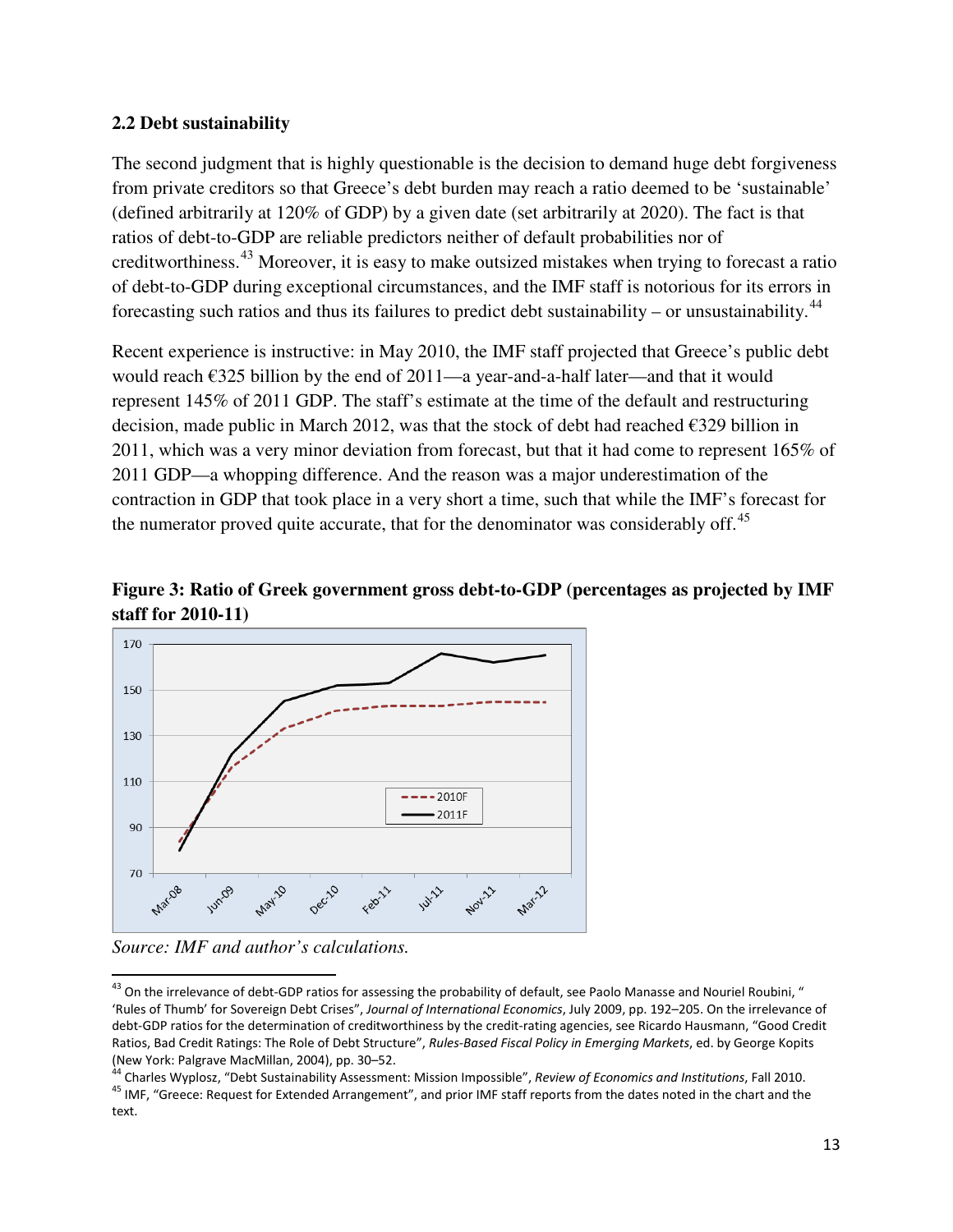Within months of the supposedly successful March 2012 debt restructuring, in fact, the Troika began to doubt the debt sustainability projections behind the exercise, because the Greek economy continued to contract more sharply than expected in the May-September period.<sup>[46](#page-14-0)</sup> Evidently, the massive losses imposed on private creditors, and equally impressive debt relief obtained by the government, had failed to spark a recovery of consumer and investor confidence – not even a rally in the newly issued Greek bonds, for that matter, which continued to trade at huge discounts to par.

Starting in September, IMF Managing Director Christine Lagarde began putting pressure on European governments to provide some debt forgiveness or debt-service relief of their own to offset the deterioration in Greek fiscal solvency prospects. When Germany and other governments objected, she raised the ante by threatening that, unless something was done to reduce Greece's debt burden, the IMF would not disburse additional funds to the country.<sup>[47](#page-14-1)</sup> An agreement on the matter was finally reached in late November, at which the eurozone governments consented to more lending for Greece, in part to enable it to buy back and retire bonds in private hands at the heavily discounted market prices. They also agreed to refinance past loans to Greece at longer maturities and lower interest rates, as well as to pass on to Greece the profits the ECB has made on the bonds it had purchased.<sup>[48](#page-14-2)</sup>

The debt buyback was officially announced on December 3, and it involved a solicitation of offers for an exchange of Greek government bonds (maturing in 2023-2042) for six-month notes to be issued by the EFSF, via a modified Dutch auction, targeted mainly at the bonds held by Greek banks and international hedge funds. While far less coercive than the March restructuring, Standard & Poor's determined that the auction amounted to a selective default and Moody's likewise began to refer to it as Greece's second default. The reason was that since bond holders would be receiving a fraction of the value promised by the original securities, and the government and the ECB were leaning heavily on Greek banks (which held around  $E15$  billion of the bonds) to tender into the exchange, the buyback had all the hallmarks of a distressed-debt operation.<sup>[49](#page-14-3)</sup> In the event, the auction was closed with offers for  $\epsilon$ 31.9 billion being accepted at a cost of 34% of face value, in exchange for  $\epsilon$ 11.3 billion of EFSF notes.<sup>[50](#page-14-4)</sup> This enabled the Greek government to retire almost  $\epsilon$ 21 billion (equivalent to more than 10% of GDP) of obligations for a mere one-third of their redemption value upon maturity.

<span id="page-14-0"></span><sup>46</sup> The October 2012 edition of the IMF's *World Economic Outlook* (WEO) estimated that Greece's GDP at constant prices would drop by a cumulative 21.7% between 2007 and 2013, whereas thirteen months earlier, the September 2011 edition of the WEO had projected a GDP fall of 10.8% on that same basis. IMF, *World Economic Outlook Databases*, October 2012 and September 2011.

<span id="page-14-1"></span><sup>47</sup> "The need to speak truth to weakness," *The Economist*, December 1 2012.

<span id="page-14-2"></span><sup>48</sup> Eurogroup, "Eurogroup Statement on Greece", November 27 2012.

<span id="page-14-3"></span><sup>&</sup>lt;sup>49</sup> "We define a [debt] restructuring to include buybacks as an alternative to a potential conventional default, in which the investor or counterparty stands to fare even worse, and which motivates (at least partially) the investor's acceptance of such an offer," Standard & Poor's, "Greece Ratings Lowered to 'SD' (Selective Default)", December 5 2012. See also Moody's Investors Service, "Debt Sustainability Remains a Concern Following Greece's Second Default", December 14 2012.

<span id="page-14-4"></span><sup>&</sup>lt;sup>50</sup> Hellenic Republic Ministry of Finance, "Hellenic Republic Announces Exchange Offer Transaction Results", December 12 2012.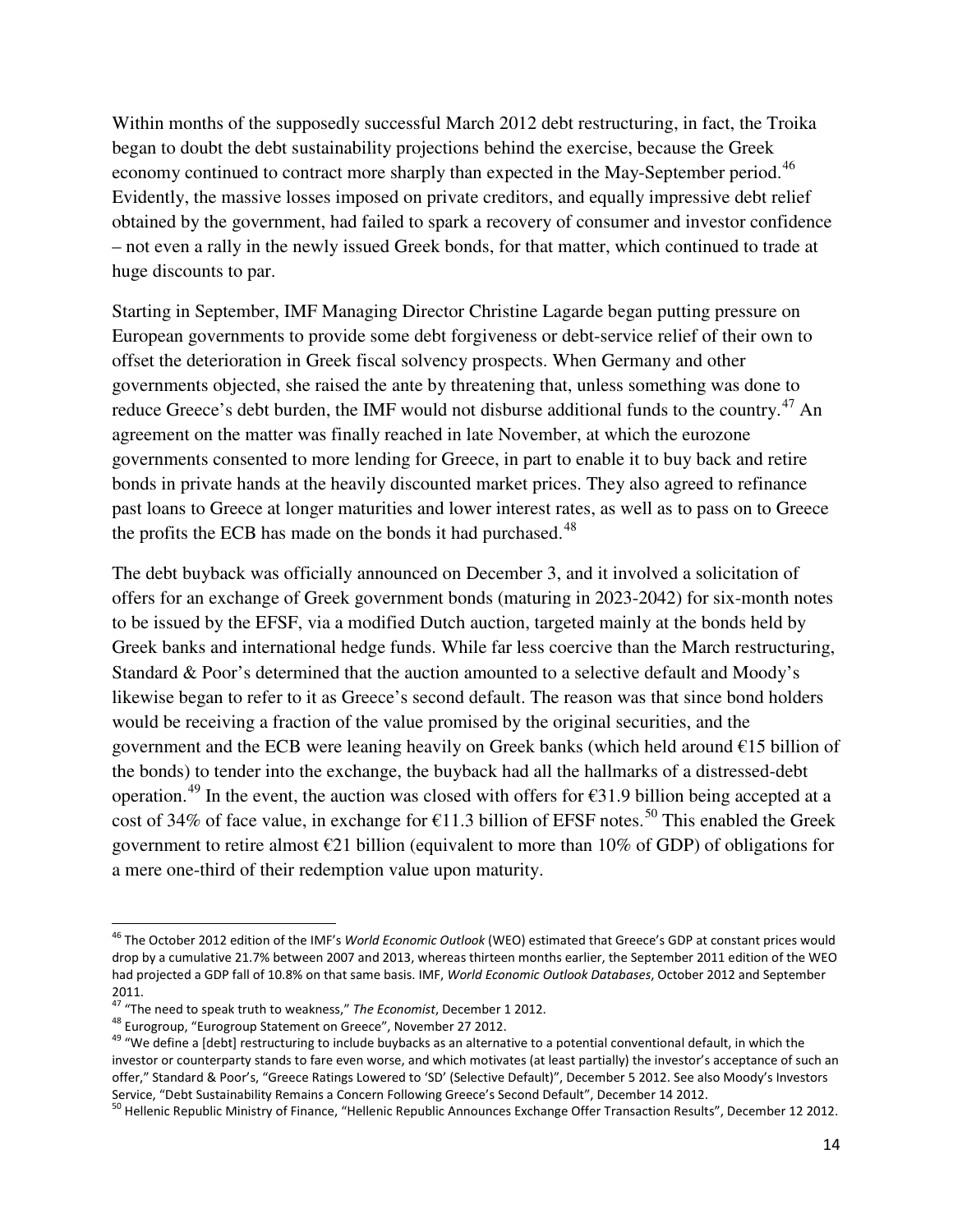Just as the past several years demonstrated the futility of trying to forecast ratios of debt to GDP, and to rely on them to anticipate a sovereign's debt sustainability, who is to say that Greece's GDP could not bounce back vigorously once it finds a bottom, restoring its creditworthiness ahead of schedule? Once the country succeeds in breaking the vicious cycle of undermined investor confidence driving the need for ever more stringent fiscal austerity, which has kept depressing economic activity, the Greek economy could well deliver a surprise on the upside. The IMF's own research into past experiences with large fiscal consolidation programs has shown that positive macroeconomic developments tend to accompany large fiscal adjustments, especially when initial economic conditions are exceptionally difficult—as in the case of Greece. GDP growth usually recovers sharply back to trend during the first two years of fiscal adjustment, driven by an improvement in private investment and gradual gains in consumption and the trade balance.<sup>[51](#page-15-0)</sup>

And yet, the IMF's debt sustainability forecast for Greece, which justified the Troika's demand for massive debt forgiveness on the part of private sector bond holders in February 2012, envisioned an anemic economic recovery in 2014 to 2017, with real GDP growth averaging less than 3% per annum. This was a decidedly pessimistic forecast to make for a country with a high probability of experiencing a meaningful rebound in future years following a GDP collapse of 17.5% during 2009 to 2013 (as estimated by the IMF in early 2012)—a country with a track record of success as one of Europe's fastest-growing economies during the pre-crisis period 2000 to  $2007.^{52}$  $2007.^{52}$  $2007.^{52}$ 

#### **3. Conclusion**

-

Greece is a country that until 2009 had learned to live – and had been allowed to live by its eurozone partners – with a relatively high level of public debt. Successive governments in Athens were able to count on a stable, predictable demand for their bonds, such that the public debt was characterized by very low coupons and exceptionally long maturities. Investor confidence started to erode in late 2009 and early 2010, yet once Greece was finally helped by its eurozone partners and the IMF in May 2010, the financial markets began to calm down. But then, all of a sudden, the rug was pulled from under bond investors by Chancellor Merkel's insistence, starting in October 2010, that private creditors needed to 'contribute' to Greece's bailout by making concessions affecting the expected return on their holdings.

As the months passed, the threatening intra-European rhetoric escalated, rating-agency downgrades multiplied, and the specter of a potentially painful default started to loom everlarger. Consequently, private sector demand for Greek government bonds evaporated during the course of 2011. Spurred on by the Troika, the authorities had to react to the lack of affordable financing by announcing ever harsher fiscal austerity measures. The confidence of Greek

<span id="page-15-0"></span><sup>51</sup> George C. Tsibouris *et al*., "Experience with Large Fiscal Adjustments", *IMF Occasional Paper No. 246*, 2006, p 19.

<span id="page-15-1"></span><sup>52</sup> IMF, "Greece: Request for Extended Arrangement", p 93. Real GDP growth in Greece averaged nearly 4.2% per annum during 2000–07, see Hellenic Statistical Authority, *The Greek Economy*, various issues.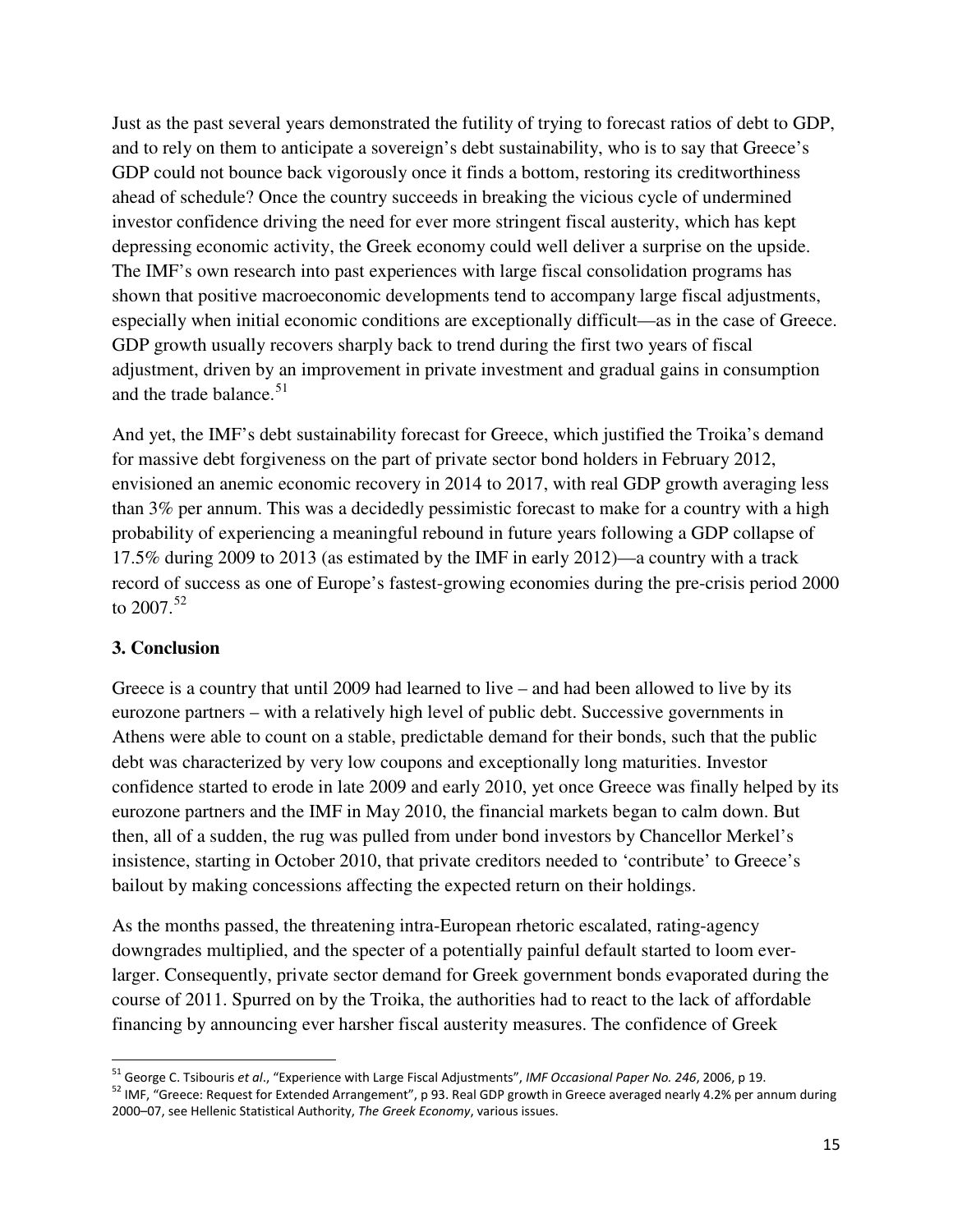households and businesses tanked, causing a retraction in consumption and investment spending. And the economy began spiraling down into what has since become the greatest depression in that country in nearly a century. In sum, it was Chancellor Merkel's very public, hard line on Greece and its private creditors that paved the road for the eventual default which imposed outsized losses on investors—an outcome that could have been avoided, or at least minimized.

What became the largest and one of the most punishing sovereign defaults in history was justified by IMF forecasts of debt unsustainability that are prone to large error, arrived at after a questionable decision to protect Greek bank creditors and depositors most generously. Along the way, private investors were subordinated to the ECB and its network of national central banks, as well as to the EIB, setting a precedent that would weigh on investors in other faltering countries around Europe's periphery. Local law was rewritten in Greece with retroactive effect to facilitate the change in payment terms via the introduction of CACs—another troubling precedent, particularly because more than 97% of the outstanding bonds of Spain, Italy and Portugal are similarly governed by local law, such that these countries could also enact similar legislation to facilitate the imposition of large losses on their bond holders.<sup>[53](#page-16-0)</sup>

Greek government obligations in the hands of private investors were successfully restructured to give the sovereign an extraordinary amount of debt relief, but as of early 2013 the victory was looking Pyrrhic because of the seemingly enduring reputational and market damage done in the process. According to a June 2012 survey of major financial institutions that are primary dealers in debt issued by European governments, Greece may have to wait at least another five years before it can again sell bonds to investors: three of 20 respondents expected it to take at least a decade before Greece can place new debt again, ten said that investors would not purchase Greek bonds any sooner than 2017, while five predicted that it would be 2015 at the earliest.<sup>[54](#page-16-1)</sup> This suggests that the default and restructuring may have turned Greece into a ward of the ECB, EU and IMF for an extended period of time, a prospect reinforced by the fact that, after the distressed debt exchange in December 2012, more than 75% of the total stock of Greek government debt is held by these official creditors. And the sad turn of events in Greece has also scared investors away from bank and sovereign debt obligations issued in other European periphery markets, such as Cyprus, Italy, Portugal and Spain, thereby aggravating the eurozone's financial woes.<sup>[55](#page-16-2)</sup> This is why the Greek default and debt restructuring of March 2012, and all the events that led up to it and then followed it, illustrate so vividly the many grave flaws inherent in

<u>.</u>

<span id="page-16-1"></span><span id="page-16-0"></span><sup>53</sup> Moody's Investors Service, "Unilateral Action Threatened by Greece is Also Available to Other Sovereigns", February 6 2012. <sup>54</sup> Anchalee Worrachate and Lukanyo Mnyanda, "Greece Seen Blocked From Debt Markets Until 2017", *Bloomberg News*, June 25 2012.

<span id="page-16-2"></span><sup>&</sup>lt;sup>55</sup> In June 2012, Cyprus became the fifth of the eurozone's 17 states to seek a financial lifeline from the Troika, while also attempting to obtain a large loan from Russia, claiming inability of the government to refinance its debt obligations at reasonable interest rates and the need to support its weakened banking system. Jonathan Stearns and Stelios Orphanides, "Cypriot Government Needs Aid to Refinance Debt, Shiarly Says", *Bloomberg News*, July 6 2012. As of late 2012, the fiscal situation in Cyprus was looking "more serious than Greece," according to Luxembourg Prime Minister Jean-Claude Juncker, who headed the group of eurozone finance ministers. Stephanie Bodoni, "Cyprus's Woes 'More Serious Than Greece,' Juncker Warns", *Bloomberg News*, December 14 2012.